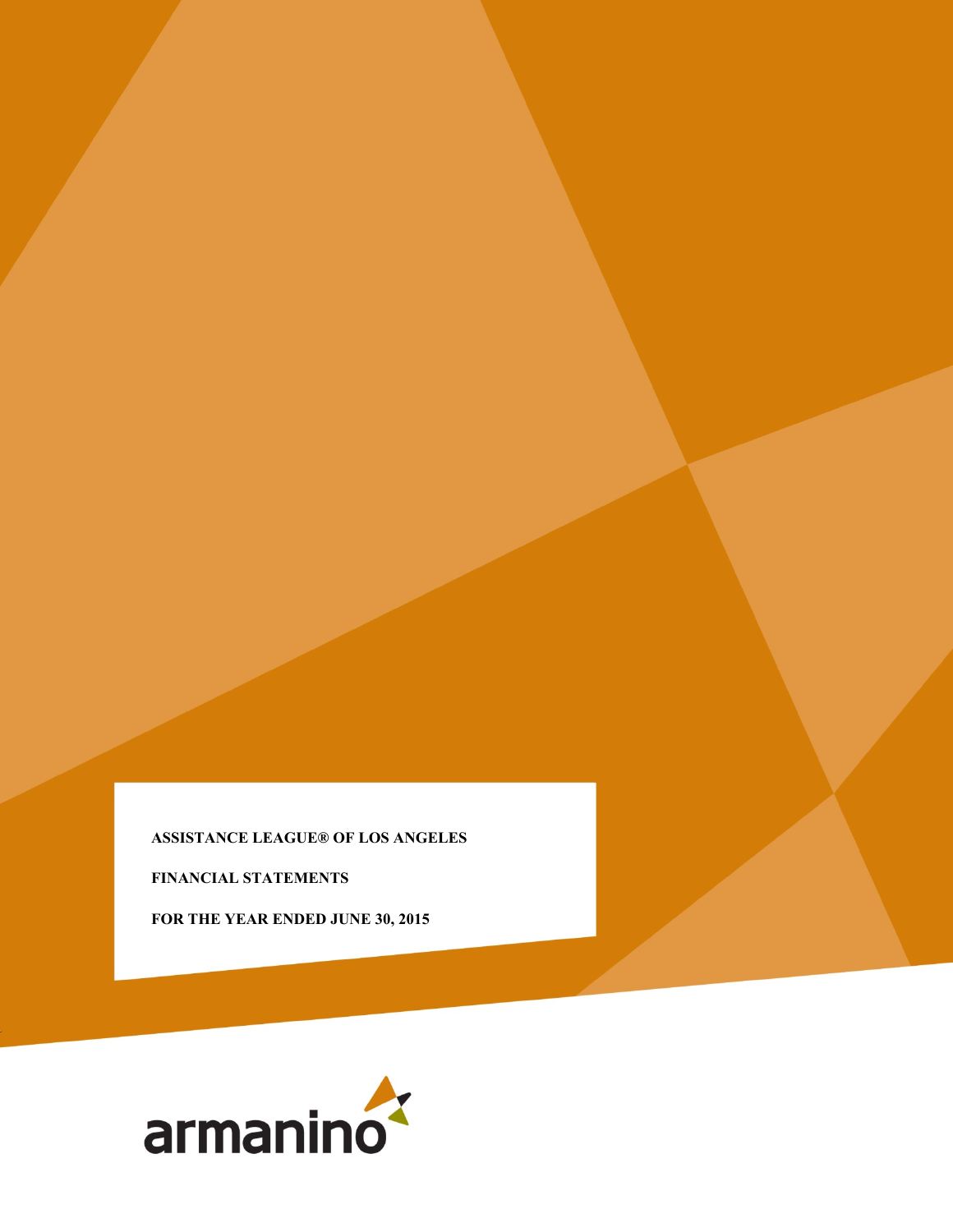# **TABLE OF CONTENTS**

|                                                                                                                                                                                                                                              | Page      |
|----------------------------------------------------------------------------------------------------------------------------------------------------------------------------------------------------------------------------------------------|-----------|
| <b>INDEPENDENT AUDITORS' REPORT</b>                                                                                                                                                                                                          | $1 - 2$   |
| <b>FINANCIAL STATEMENTS</b>                                                                                                                                                                                                                  |           |
| <b>Statement of Financial Position</b>                                                                                                                                                                                                       | 3         |
| <b>Statement of Activities</b>                                                                                                                                                                                                               | 4         |
| <b>Statement of Functional Expenses</b>                                                                                                                                                                                                      | 5         |
| <b>Statement of Cash Flows</b>                                                                                                                                                                                                               | 6         |
| NOTES TO FINANCIAL STATEMENTS                                                                                                                                                                                                                | $7 - 21$  |
| INDEPENDENT AUDITORS' REPORT ON INTERNAL CONTROL OVER<br>FINANCIAL REPORTING AND ON COMPLIANCE AND OTHER<br>MATTERS BASED ON AN AUDIT OF FINANCIAL STATEMENTS<br>PERFORMED IN ACCORDANCE WITH GOVERNMENT AUDITING<br><i><b>STANDARDS</b></i> | $22 - 23$ |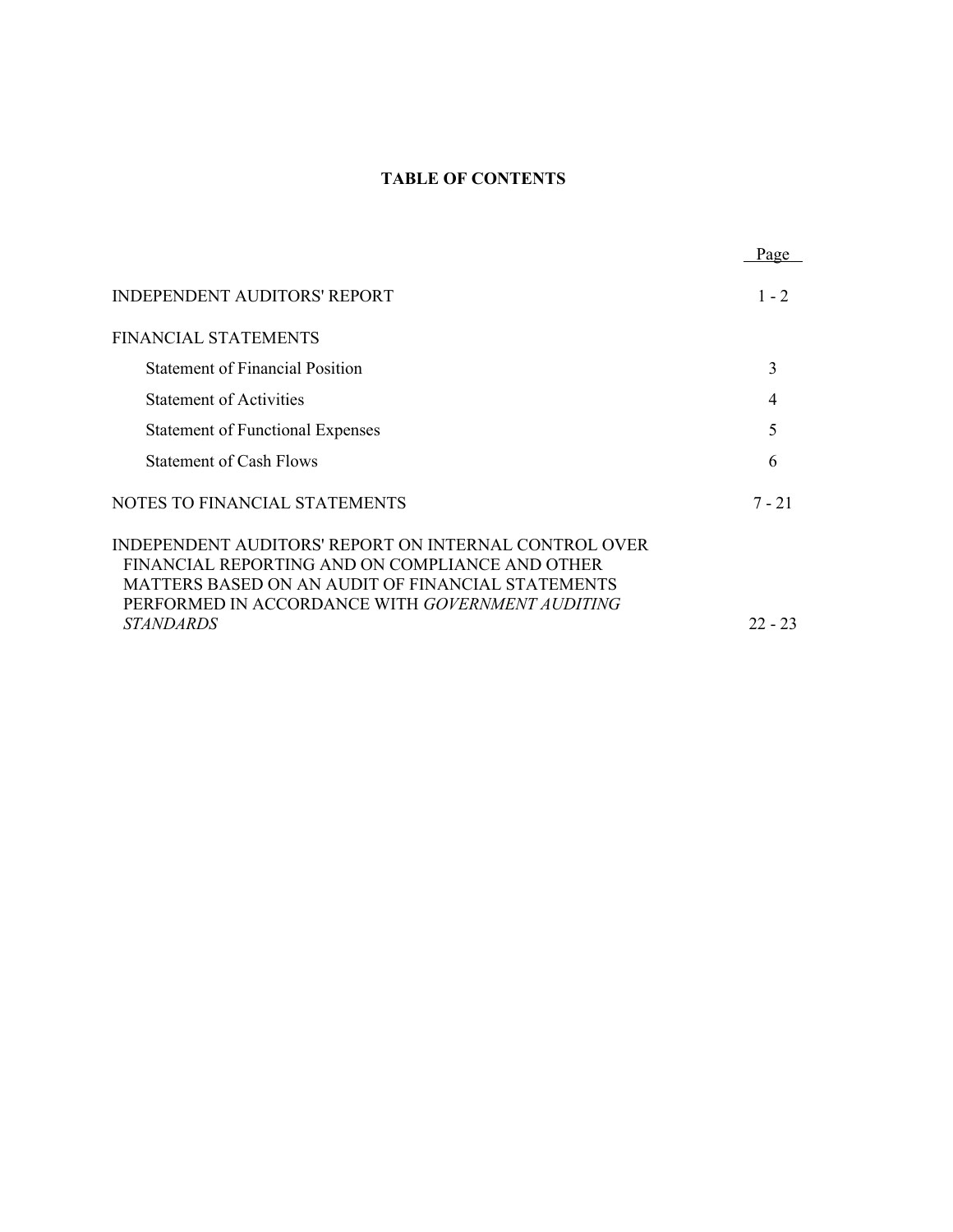Formerly **r**bz. 11766 Wilshire Boulevard Ninth Floor Los Angeles, CA 90025-1586 310 478 4148 main 310 312 0358 fax armaninoLLP.com



## INDEPENDENT AUDITORS' REPORT

To the Audit Committee **ASSISTANCE LEAGUE® OF LOS ANGELES** Los Angeles, California

We have audited the accompanying financial statements of Assistance League® of Los Angeles (the "League"), which comprise the statement of financial position as of June 30, 2015, and the related statements of activities, functional expenses, and cash flows for the year then ended, and the related notes to financial statements.

#### **Management's Responsibility for the Financial Statements**

Management is responsible for the preparation and fair presentation of these financial statements in accordance with accounting principles generally accepted in the United States of America ("U.S. GAAP"); this includes the design, implementation, and maintenance of internal control relevant to the preparation and fair presentation of financial statements that are free from material misstatement, whether due to fraud or error.

#### **Auditors' Responsibility**

Our responsibility is to express an opinion on these financial statements based on our audit. We conducted our audit in accordance with U.S. generally accepted auditing standards ("U.S. GAAS") and the standards applicable to financial audits contained in *Government Auditing Standards*, issued by the Comptroller General of the U.S. Those standards require that we plan and perform the audit to obtain reasonable assurance about whether the financial statements are free from material misstatement.

An audit involves performing procedures to obtain audit evidence about the amounts and disclosures in the financial statements. The procedures selected depend on the auditors' judgment, including the assessment of the risks of material misstatement of the financial statements, whether due to fraud or error. In making those risk assessments, the auditors consider internal control relevant to the League's preparation and fair presentation of the financial statements in order to design audit procedures that are appropriate in the circumstances, but not for the purpose of expressing an opinion on the effectiveness of the League's internal control. Accordingly, we express no such opinion. An audit also includes evaluating the appropriateness of accounting policies used and the reasonableness of significant accounting estimates made by management, as well as evaluating the overall presentation of the financial statements.

We believe that the audit evidence we have obtained is sufficient and appropriate to provide a basis for our audit opinion.

#### **Opinion**

In our opinion, the financial statements referred to above present fairly, in all material respects, the financial position of Assistance League® of Los Angeles as of June 30, 2015, and the changes in its net assets and its cash flows for the year then ended in accordance with U.S. GAAP.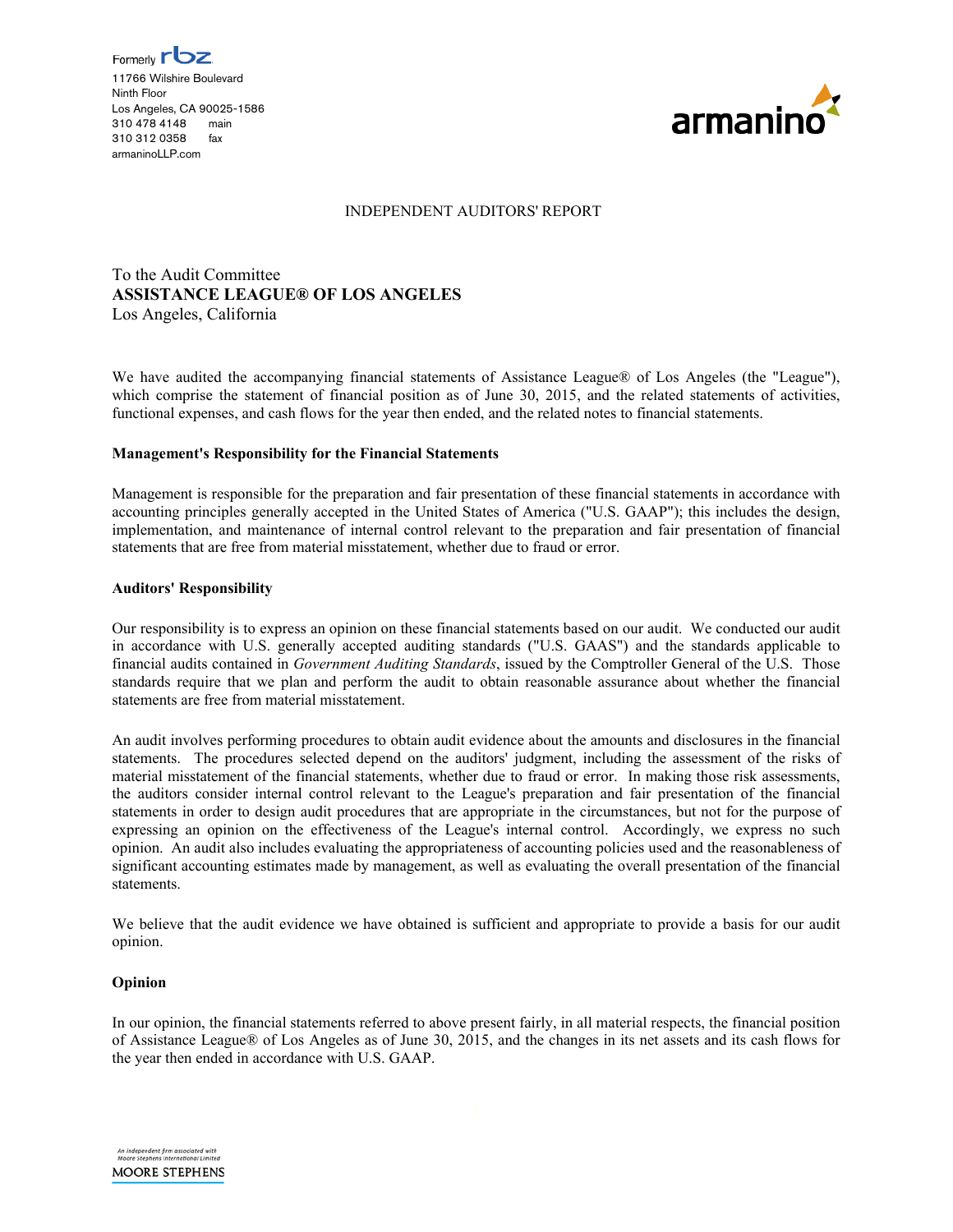#### **Other Reporting Required by** *Government Auditing Standards*

In accordance with *Government Auditing Standards*, we have also issued our report dated November 30, 2015, on our consideration of the League's internal control over financial reporting and on our tests of its compliance with certain provisions of laws, regulations, contracts, and grant agreements and other matters. The purpose of that report is to describe the scope of our testing of internal control over financial reporting and compliance and the results of that testing, and not to provide an opinion on internal control over financial reporting or on compliance. That report is an integral part of an audit performed in accordance with *Government Auditing Standards* in considering the League's internal control over financial reporting and compliance.

ARMANINO LLP

ArmaninoLLP Los Angeles, California

November 30, 2015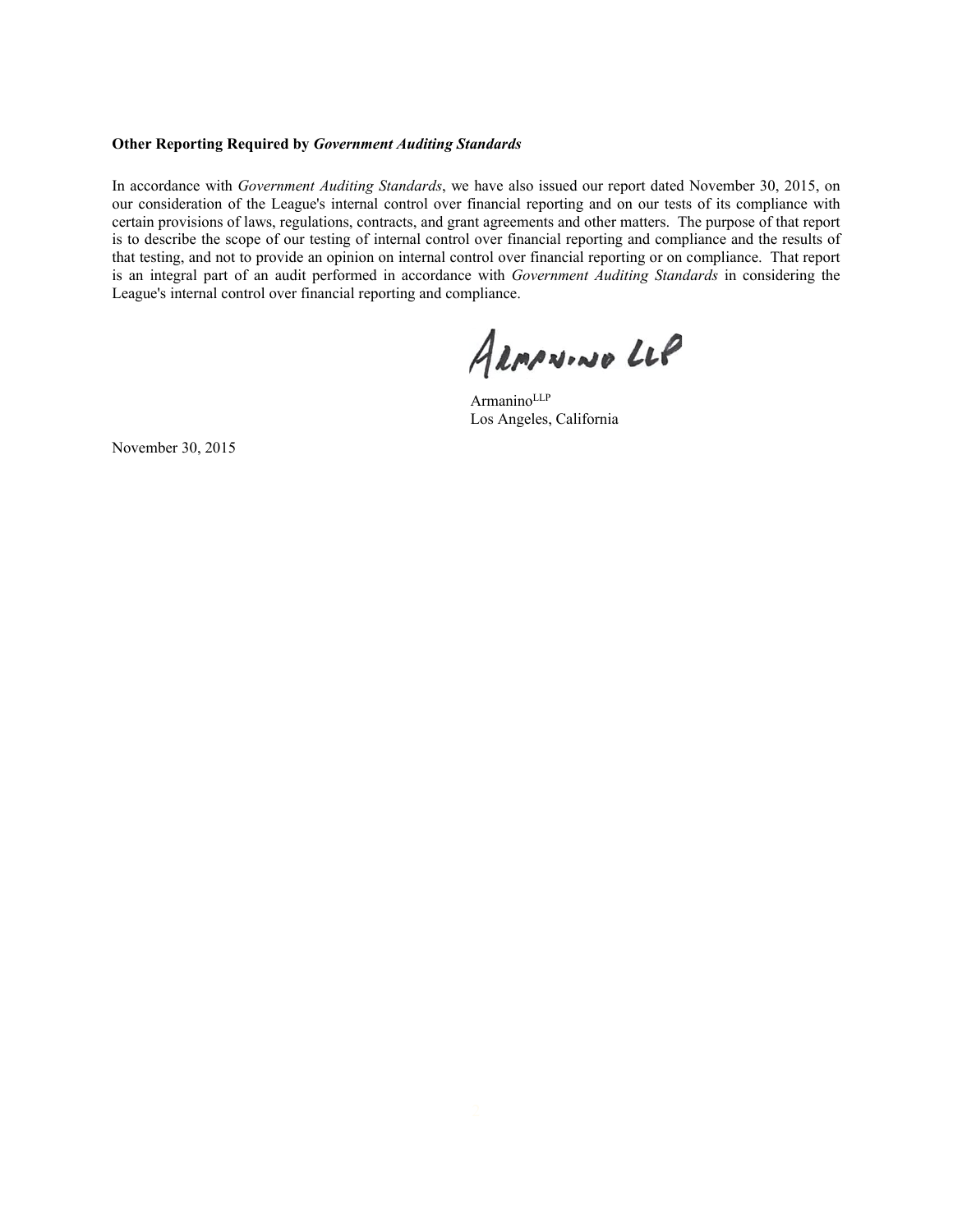# **STATEMENT OF FINANCIAL POSITION**

# **JUNE 30, 2015**

# ASSETS

| Cash and Cash Equivalents                               | \$ | 2,626,130  |
|---------------------------------------------------------|----|------------|
| <b>Accounts Receivable</b>                              |    | 123,628    |
| <b>Operating Investments</b>                            |    | 2,699,693  |
| Prepaid Expenses and Other Assets                       |    | 405,369    |
| Property and Equipment Held-for-Sale, net               |    | 558,638    |
| <b>Endowment Investments</b>                            |    | 6,843,856  |
| Property and Equipment, net                             |    | 685,887    |
| <b>Total Assets</b>                                     |    | 13,943,201 |
| <b>LIABILITIES AND NET ASSETS</b>                       |    |            |
| Liabilities                                             |    |            |
| <b>Accounts Payable and Accrued Liabilities</b>         | \$ | 292,443    |
| <b>Accrued Salaries and Related Expenses</b>            |    | 73,808     |
| <b>Total Liabilities</b>                                |    | 366,251    |
| Commitments and Contingencies (Note 9)                  |    |            |
| Net Assets                                              |    |            |
| Unrestricted                                            |    |            |
| Unrestricted - Undesignated                             |    | 3,275,829  |
| Unrestricted - Invested in Land, Building and Equipment |    | 1,579,240  |
| Board-Designated                                        |    | 4,195,295  |
| Unrestricted                                            |    | 9,050,364  |
| <b>Temporarily Restricted</b>                           |    | 2,243,496  |
| <b>Permanently Restricted</b>                           |    | 2,283,090  |
| <b>Total Net Assets</b>                                 |    | 13,576,950 |
| <b>Total Liabilities and Net Assets</b>                 | S  | 13,943,201 |

See accompanying notes to financial statements.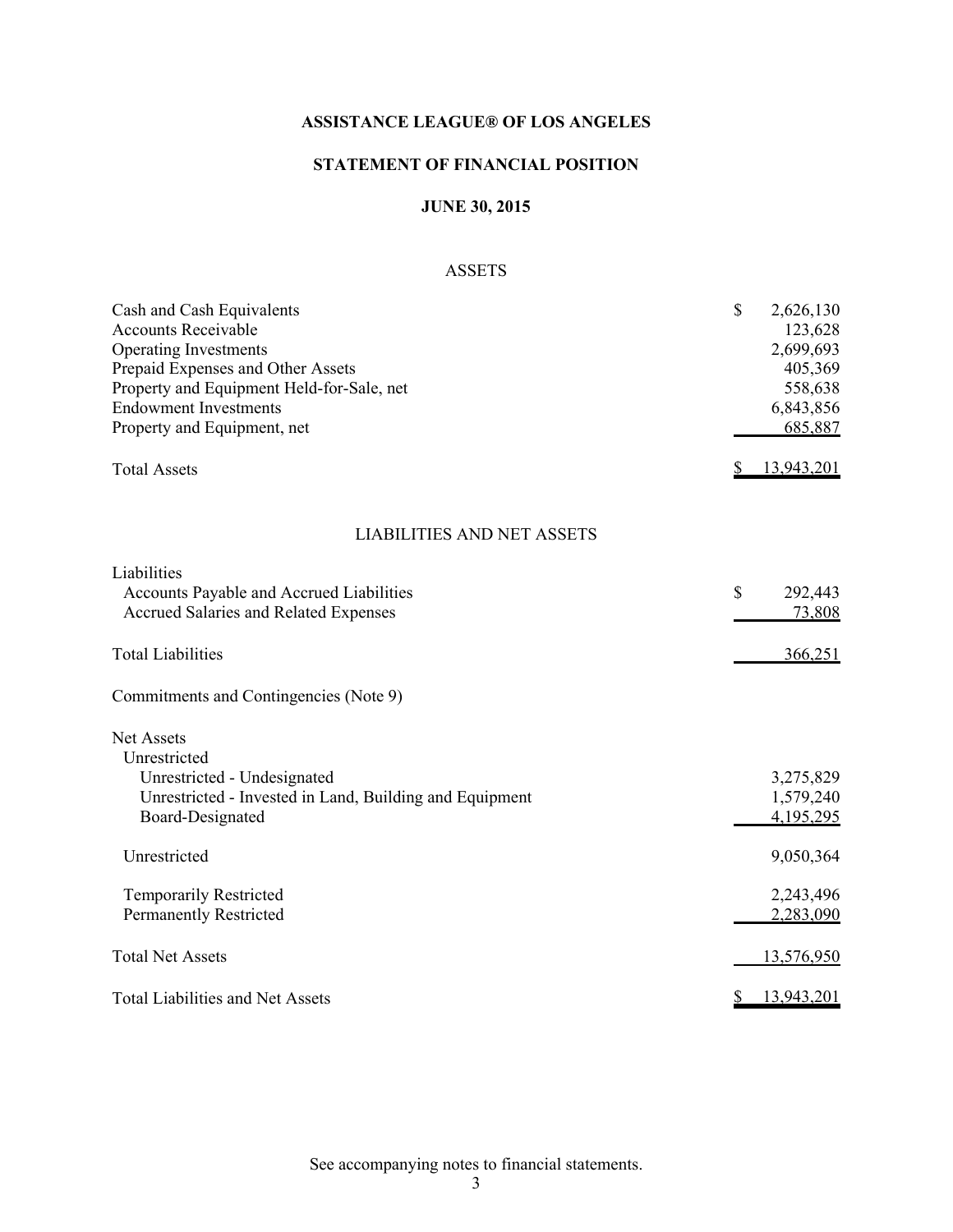# **STATEMENT OF ACTIVITIES**

# **FOR THE YEAR ENDED JUNE 30, 2015**

|                                                    | Unrestricted | Temporarily<br>Restricted | Permanently<br>Restricted | Total         |
|----------------------------------------------------|--------------|---------------------------|---------------------------|---------------|
| Public Support                                     |              |                           |                           |               |
| Contributions                                      | \$<br>68,236 | \$<br>856,389             | \$                        | \$<br>924,625 |
| Government grants                                  | 517,068      |                           |                           | 517,068       |
| Contributed goods and rent                         | 145,185      |                           |                           | 145,185       |
| Fundraising                                        | 312,389      |                           |                           | 312,389       |
|                                                    | 1,042,878    | 856,389                   |                           | 1,899,267     |
| Revenue                                            |              |                           |                           |               |
| Membership fees and obligations                    | 85,325       |                           |                           | 85,325        |
| Program service fees                               | 2,425,467    |                           |                           | 2,425,467     |
| <b>Facilities rentals</b>                          | 385,230      |                           |                           | 385,230       |
| Other income                                       | 20,955       |                           |                           | 20,955        |
|                                                    | 2,916,977    |                           |                           | 2,916,977     |
| Net Assets Released from<br>Restrictions           | 659,363      | (659, 363)                |                           |               |
| <b>Total Revenue and Support</b>                   | 4,619,218    | 197,026                   |                           | 4,816,244     |
| <b>Functional Expenses</b>                         |              |                           |                           |               |
| Program services                                   | 3,776,272    |                           |                           | 3,776,272     |
| Management and general                             | 495,674      |                           |                           | 495,674       |
| Fundraising                                        | 524,863      |                           |                           | 524,863       |
|                                                    | 4,796,809    |                           |                           | 4,796,809     |
| Changes in Net Assets from                         |              |                           |                           |               |
| Operations                                         | (177, 591)   | 197,026                   |                           | 19,435        |
| <b>Investment Results and Other</b>                |              |                           |                           |               |
| Investment interest and dividends                  | 255,875      |                           |                           | 255,875       |
| Realized gains on sales of<br>investments          | 120,510      |                           |                           | 120,510       |
| Unrealized losses on investments                   | (545, 058)   | (57, 670)                 |                           | (602, 728)    |
| Loss on disposals of property and                  |              |                           |                           |               |
| equipment                                          | (32, 748)    |                           |                           | (32, 748)     |
| Gain on sale of land and buildings<br>(see Note 4) | 5,764,899    |                           |                           | 5,764,899     |
| Grant to affiliate organization (see               |              |                           |                           |               |
| Note 4)                                            | (10,600,000) |                           |                           | (10,600,000)  |
|                                                    | (5,036,522)  | (57,670)                  |                           | (5,094,192)   |
| Changes in Net Assets                              | (5,214,113)  | 139,356                   |                           | (5,074,757)   |
| Net Assets, beginning of year                      | 14,264,477   | 2,104,140                 | 2,283,090                 | 18,651,707    |
| Net Assets, end of year                            | 9,050,364    | 2,243,496                 | 2,283,090                 | 13,576,950    |

See accompanying notes to financial statements.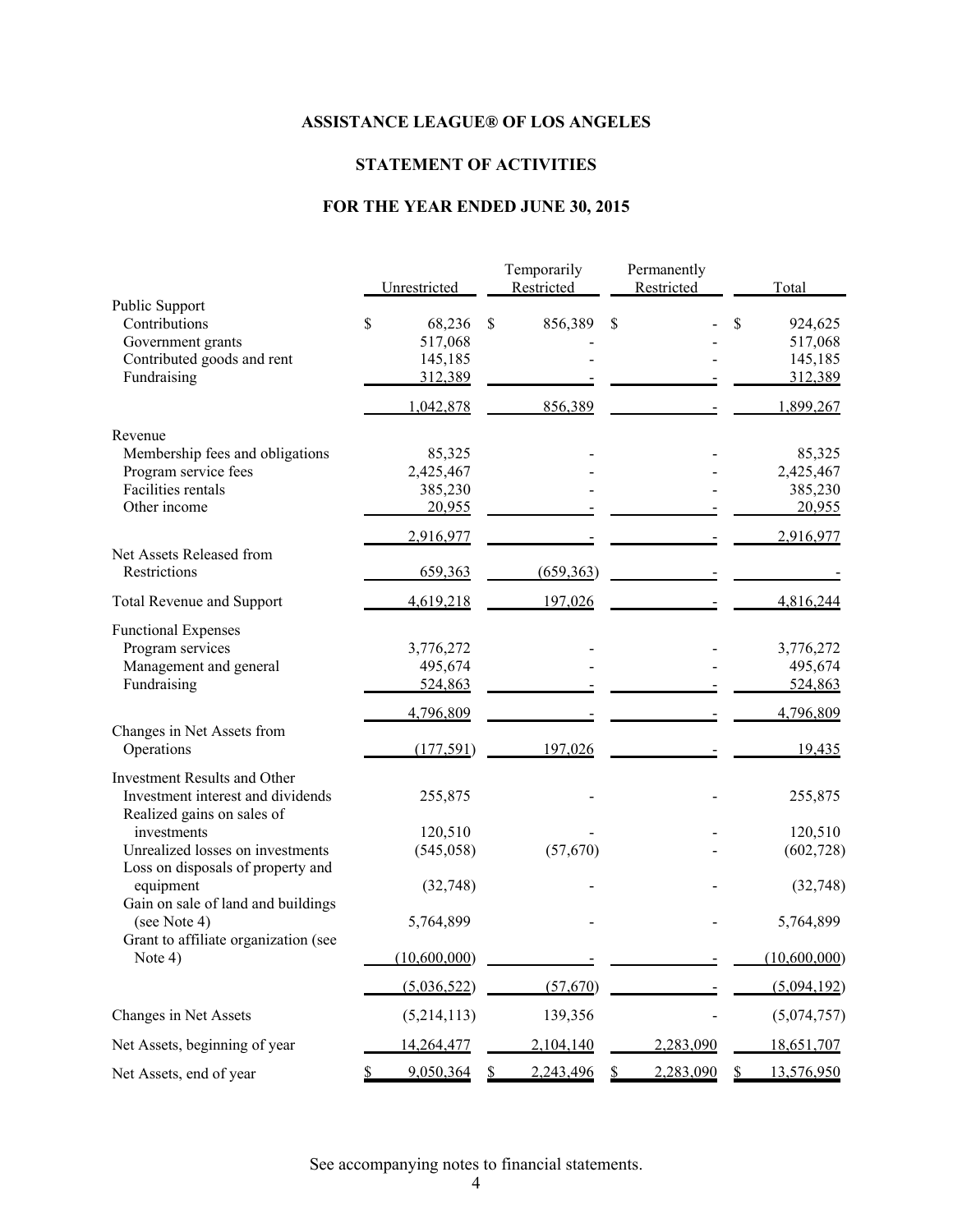# **STATEMENT OF FUNCTIONAL EXPENSES**

# **FOR THE YEAR ENDED JUNE 30, 2015**

|                                          | <b>Program Services</b> | Management<br>and General | Fundraising   | Total           |
|------------------------------------------|-------------------------|---------------------------|---------------|-----------------|
| Personnel Expenses<br>Salaries and wages | \$<br>1,440,971         | \$<br>89,379              | \$<br>168,220 | \$<br>1,698,570 |
| Employee benefits                        | 220,626                 | 13,685                    | 25,756        | 260,067         |
| Payroll taxes                            | 127,850                 | 7,930                     | 14,925        | 150,705         |
|                                          | 1,789,447               | 110,994                   | 208,901       | 2,109,342       |
| Other Expenses                           |                         |                           |               |                 |
| Advertising and recruiting               | 4,283                   | 18                        | 903           | 5,204           |
| Assistance to individuals                | 356,963                 |                           |               | 356,963         |
| Bad debt expense                         |                         | 20,272                    |               | 20,272          |
| Depreciation and amortization            | 71,689                  | 4,447                     | 8,369         | 84,505          |
| Dues, fees and conferences               | 25,533                  | 1,619                     | 8,891         | 36,043          |
| Equipment                                | 1,116                   |                           |               | 1,116           |
| Insurance                                | 183,662                 | 9,299                     | 17,500        | 210,461         |
| Mileage reimbursement,                   |                         |                           |               |                 |
| transportation and travel                | 42,578                  | 26                        | 139           | 42,743          |
| Miscellaneous                            | 12,684                  | 6,651                     | 3,132         | 22,467          |
| Occupancy                                | 386,589                 | 9,963                     | 17,743        | 414,295         |
| Office and technology supplies           | 77,102                  | 1,755                     | 2,989         | 81,846          |
| Printing, copying, postage and           |                         |                           |               |                 |
| publishing                               | 50,041                  | 2,273                     | 9,611         | 61,925          |
| Professional fees and service            |                         |                           |               |                 |
| contracts                                | 556,322                 | 262,418                   | 95,538        | 914,278         |
| Program costs                            | 22,968                  |                           |               | 22,968          |
| Program supplies - nutrition-            |                         |                           |               |                 |
| related costs                            | 51,237                  |                           |               | 51,237          |
| Special events                           |                         |                           | 139,893       | 139,893         |
| Taxes, licenses, and fees                | 484                     | 62,674                    |               | 63,158          |
| Telephone expense                        | 102,400                 | 2,675                     | 6,213         | 111,288         |
| Vehicle expense                          | 6,085                   | 51                        | 95            | 6,231           |
| Website and internet                     | 35,089                  | 539                       | 4,946         | 40,574          |
|                                          | 1,986,825               | 384,680                   | 315,962       | 2,687,467       |
| <b>Total Functional Expenses</b>         | 3,776,272               | 495,674<br>S              | 524,863<br>S  | 4,796,809<br>S  |
|                                          | 79%                     | 10 %                      | $11\%$        | 100 %           |

See accompanying notes to financial statements.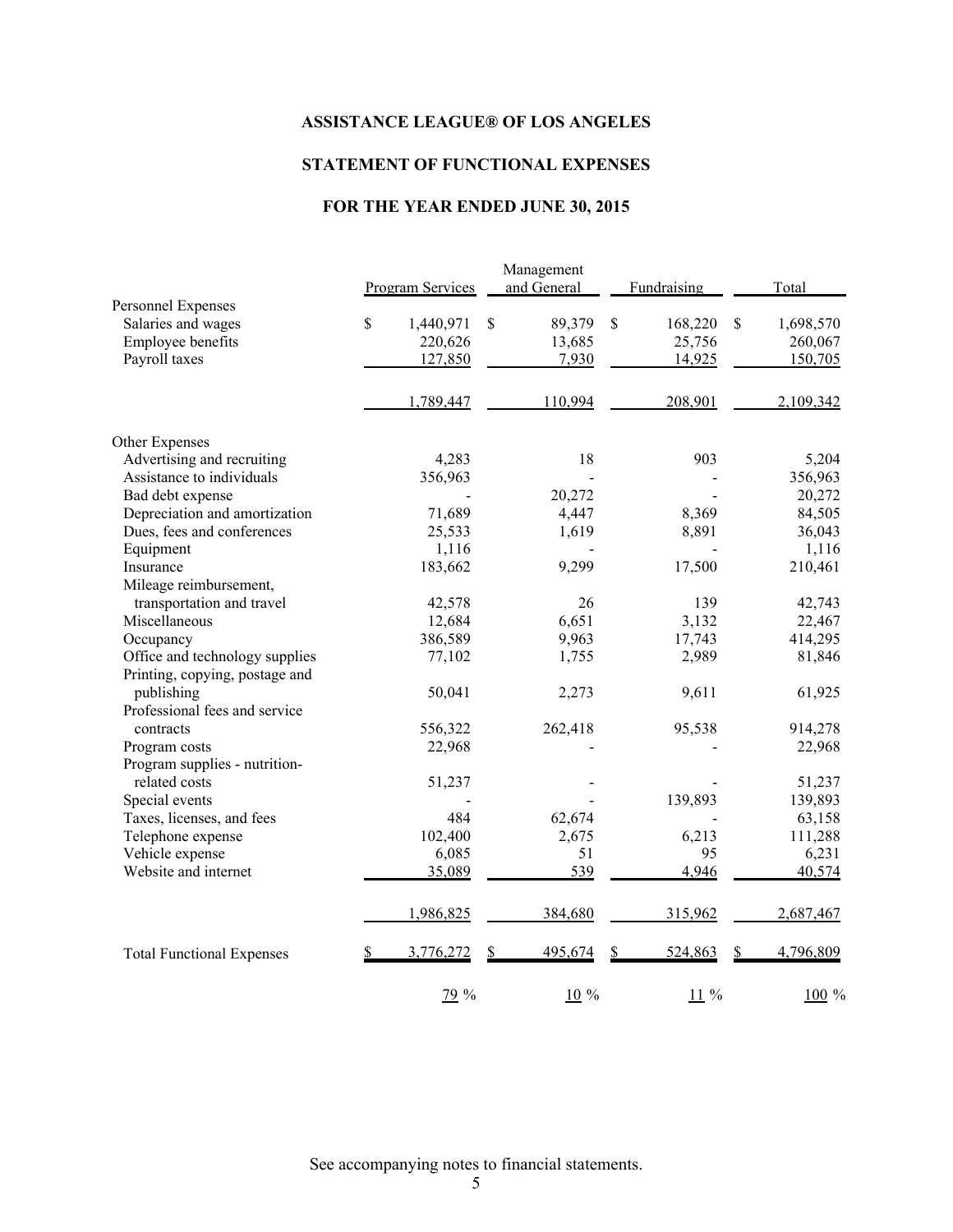# **STATEMENT OF CASH FLOWS**

# **FOR THE YEAR ENDED JUNE 30, 2015**

| Cash Flows from Operating Activities                                |                   |
|---------------------------------------------------------------------|-------------------|
| Changes in net assets                                               | \$<br>(5,074,757) |
| Adjustments to reconcile changes in net assets to net cash provided |                   |
| by operating activities                                             |                   |
| Depreciation and amortization                                       | 84,505            |
| Loss on disposals of property and equipment                         | 32,748            |
| Gain on sale of land and buildings                                  | (5,764,899)       |
| Grant of sale proceeds to Friends of the League Foundation          | 10,600,000        |
| Decrease in allowance for doubtful accounts                         | (11,231)          |
| Contribution of investments                                         | (12, 192)         |
| Realized and unrealized losses on investments                       | 482,218           |
| (Increase) decrease in operating assets                             |                   |
| Accounts receivable                                                 | 575,695           |
| Prepaid expenses and other assets                                   | (59, 653)         |
| Increase (decrease) in operating liabilities                        |                   |
| Accounts payable and accrued liabilities                            | (254, 870)        |
| Accrued salaries and related expenses                               | (12,807)          |
| Net Cash Provided by Operating Activities                           | 584,757           |
| Cash Flows from Investing Activities                                |                   |
| Net proceeds from sale of land and buildings                        | 10,846,578        |
| Grant of sale proceeds to Friends of the League Foundation          | (10,600,000)      |
| Purchases of property and equipment                                 | (62,703)          |
| Proceeds from sales of investments                                  | 2,315,663         |
| Purchases of investments and reinvestment of earnings, net of fees  | (2,564,215)       |
| Net Cash Used in Investing Activities                               | (64, 677)         |
| Net Increase in Cash and Cash Equivalents                           | 520,080           |
| Cash and Cash Equivalents, beginning of year                        | 2,106,050         |
| Cash and Cash Equivalents, end of year                              | 2,626,130         |
|                                                                     |                   |

# SUPPLEMENTAL SCHEDULE OF NONCASH INVESTING ACTIVITIES

| Reclassification from Property and Equipment to Property and |         |
|--------------------------------------------------------------|---------|
| Equipment Held-for-Sale                                      | 558,638 |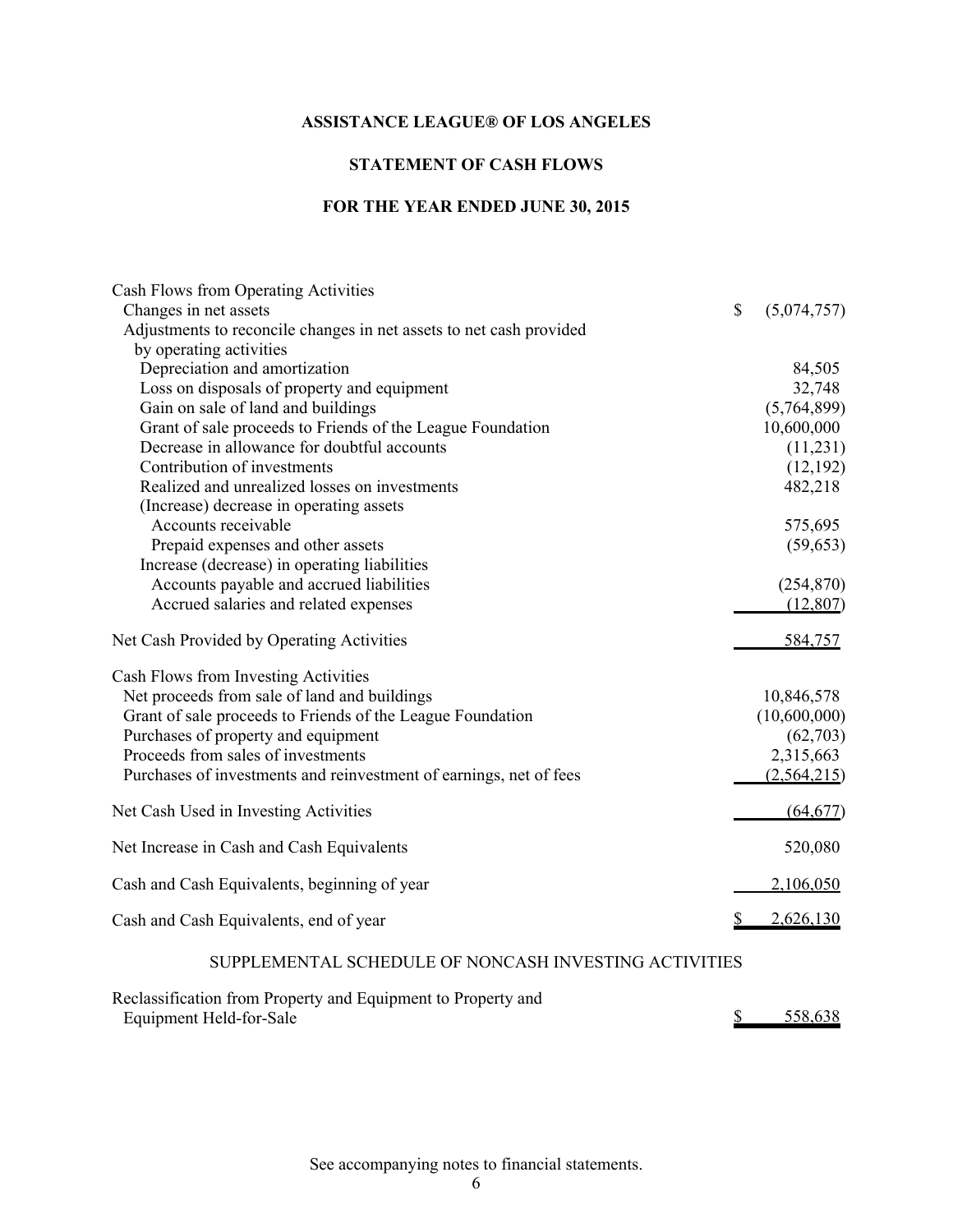# **NOTES TO FINANCIAL STATEMENTS**

# **FOR THE YEAR ENDED JUNE 30, 2015**

#### NOTE 1 - ORGANIZATION AND OPERATIONS

The mission of Assistance League® of Los Angeles (the "League") since 1919 has been to improve the quality of the lives of at-risk children and families by providing vital social services in the Los Angeles community.

The League has eight fundraising auxiliaries that support its programs and provide leadership and volunteer opportunities for its membership. All program and auxiliary activities are reported within these financial statements.

A summary of the numbers of children and families served and the volunteer hours to support those efforts are provided below:

|                                                           | Number Served<br>(Unaudited) |
|-----------------------------------------------------------|------------------------------|
| <b>Foster Children's Resource Center</b>                  | 1,800                        |
| Hollywood Children's Club                                 | 25                           |
| <b>Operation School Bell</b><br>Preschool Learning Center | 5,300<br>50                  |
| Theatre for Children                                      | 15,000                       |
| Total                                                     | <u>22,175</u>                |
|                                                           | Volunteer                    |
|                                                           | Hours                        |
|                                                           | (Unaudited)                  |
| Anne Banning                                              | 10,120                       |
| <b>Bookworms</b>                                          | 1,167                        |
| College Alumnae                                           | 784                          |
| Founder Assisteens                                        | 1,934                        |
| Hilltoppers                                               | 8,080                        |
| Mannequins                                                | 4,128                        |
| Nine O'Clock Players                                      | 8,545                        |
| Pre-School                                                | 671                          |
| Total                                                     | <u>35,429</u>                |

Based on the U.S. Department of Labor, Bureau of Labor Statistics valuation of volunteer time for fiscal year ended June 30, 2015, the League benefited from approximately \$825,000 of volunteer services. The League does not include this amount in the reported results, but greatly appreciates all the support of its volunteers.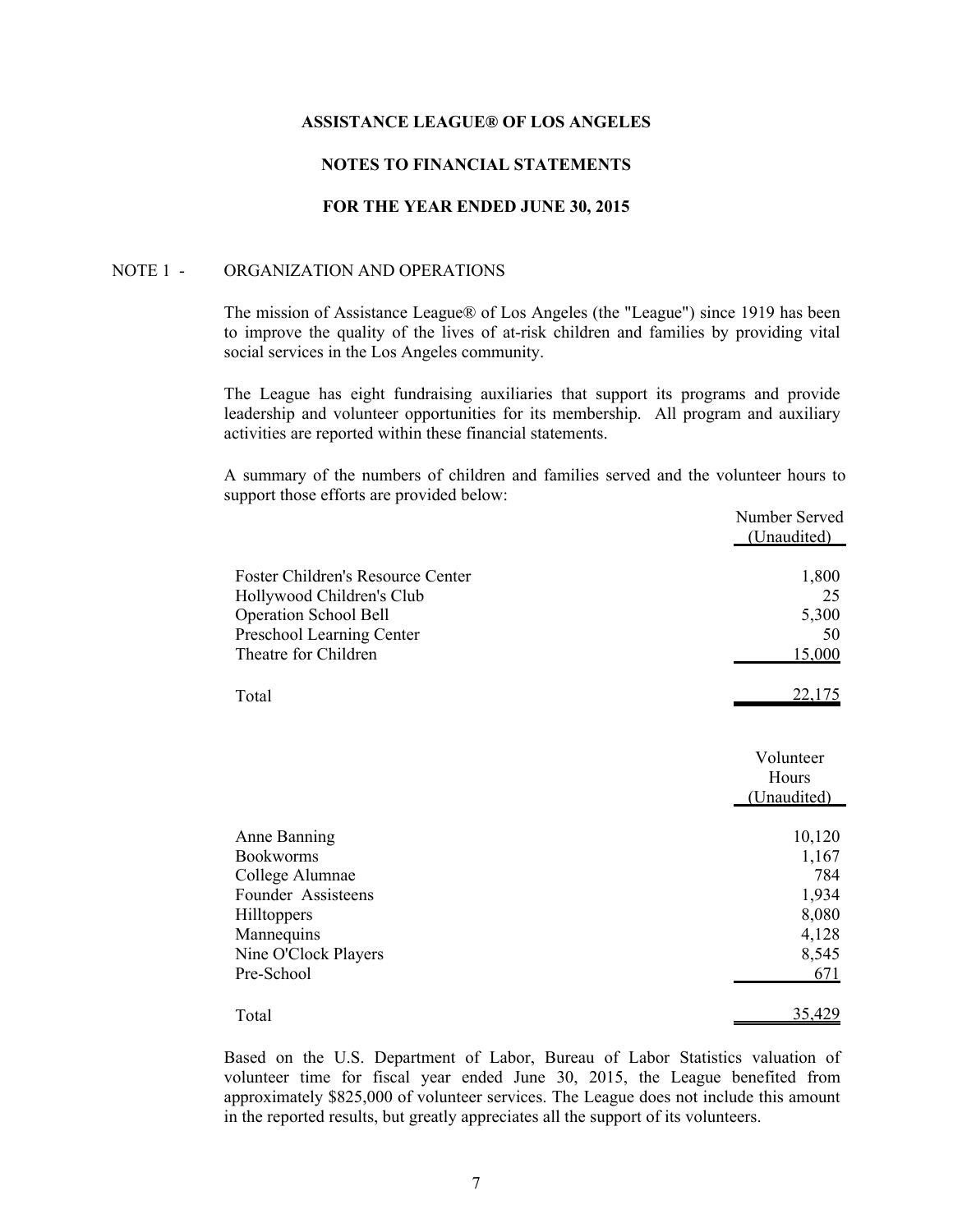# **NOTES TO FINANCIAL STATEMENTS**

# **FOR THE YEAR ENDED JUNE 30, 2015**

## NOTE 1 - ORGANIZATION AND OPERATIONS (Continued)

#### Operation School Bell

Operation School Bell provides underserved and at-risk school children with new clothing and supplies. Children from disadvantaged circumstances have improved school attendance and increased academic success when they do not 'wear their poverty.' Children are given uniforms, jackets, shoes, grooming kits, backpacks and school supplies at the League's Hollywood location and via the mobile facility Operation School Bell on Wheels.

#### Theatre for Children

Theatre for Children is the oldest children's theatre in Los Angeles, bringing the joy of live theatre to thousands of children every year. The productions are offered free of charge to children from at-risk neighborhoods along with free bus transportation. Tickets are available at reduced rates to school groups and for a nominal fee to the public on weekends. The League strives to offer children in Los Angeles the magic of live theatre.

### Foster Children's Resource Center

Foster Children's Resource Center assists children who upon entering foster care or in a crisis situation are sometimes moved suddenly with few personal possessions beyond the clothes that they are wearing. Children are referred to the League through the Department of Children and Family Services. The League provides them with school uniforms, play clothes, jackets, backpacks, school supplies and grooming kits to bolster their self-esteem during a difficult and vulnerable time in their lives.

### Preschool Learning Center

Preschool Learning Center develops academic skills in children and encourages their social, emotional, cognitive, creative and physical development. Studies show that children who attend pre-school outperform their peers academically and are more likely to go to college. The League's nationally accredited Preschool provides the first school experience free of charge to children ages three to five from low-income families.

### Hollywood Children's Club

Hollywood Children's Club serves children and families in crisis in the Hollywood area. Families are referred to the League through the Department of Children and Family Services, LAUSD's homeless task force, social workers and other agencies. Recipient families receive clothing, diapers, school supplies and hygiene kits to support the children's attendance in school and ease financial pressures at home.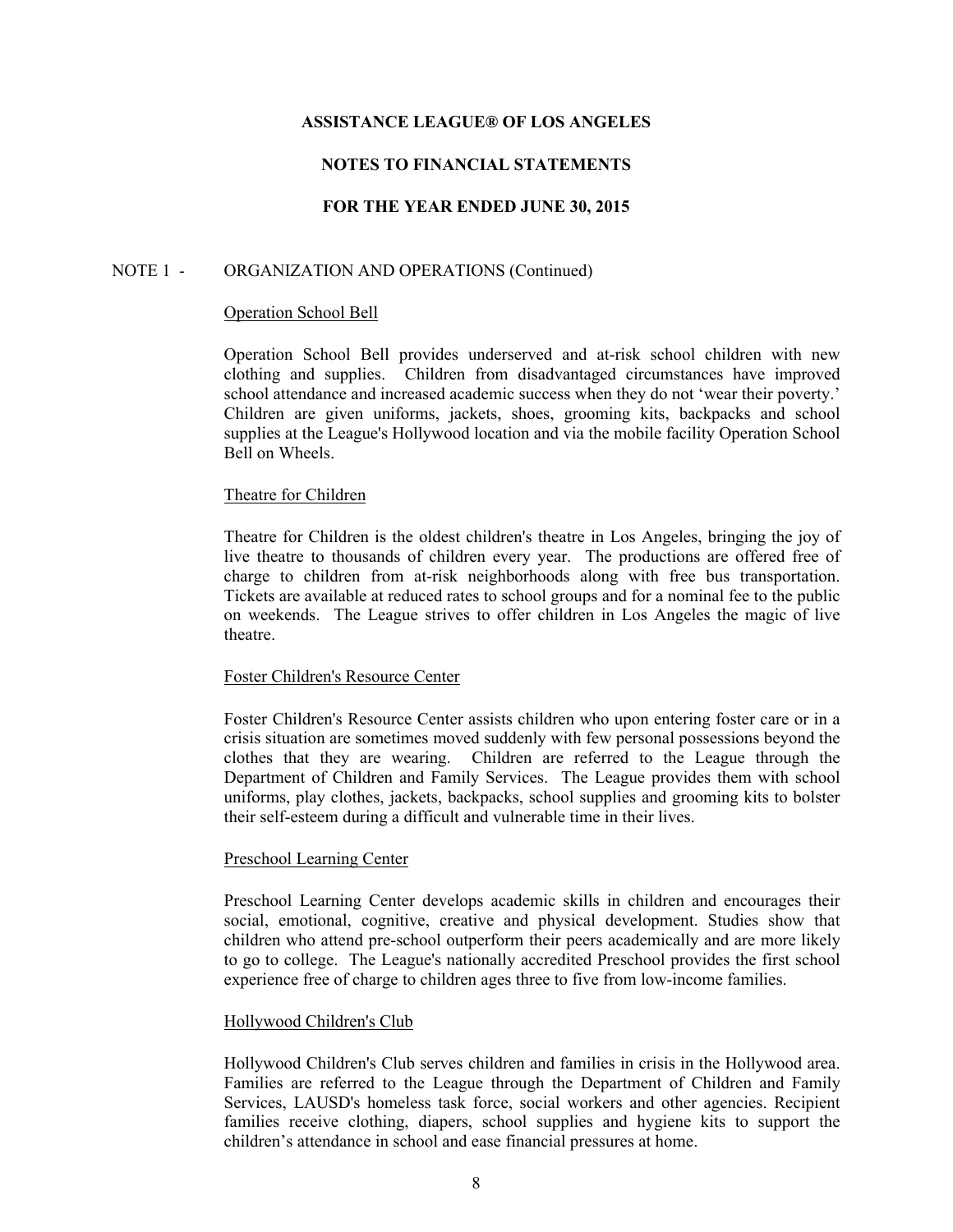# **NOTES TO FINANCIAL STATEMENTS**

# **FOR THE YEAR ENDED JUNE 30, 2015**

## NOTE 1 - ORGANIZATION AND OPERATIONS (Continued)

#### Court Referred Volunteer Center

The League's Court Referred Volunteer Center ("CRVC") operates as a social enterprise providing funding to support League programs. CRVC is located in seven courthouses throughout Los Angeles County where it refers clients sent from the courts to nonprofit agencies throughout Los Angeles County to fulfill their volunteer requirements to the courts. CRVC connected more than 38,000 Angelenos to community services opportunities referring more than 3,500,000 volunteer hours.

# NOTE 2 - SUMMARY OF SIGNIFICANT ACCOUNTING POLICIES

### Income Tax Status

The League is a nonprofit public benefit corporation organized under the laws of California, and, as such, is exempt from federal and California income taxes under IRC Section  $501(c)(3)$  and corresponding California Revenue and Taxation Code sections.

The League's federal tax informational returns for tax years ended June 30, 2012, and subsequent remain open to examination by the Internal Revenue Service. The returns for California, the League's only state tax jurisdiction, remain open to examination by the California Franchise Tax Board for tax years ended June 30, 2011, and subsequent.

### Net Assets

The League reports information regarding its financial position and activities according to three classes of net assets: unrestricted, temporarily restricted, and permanently restricted (see Note 7).

### Unrestricted Net Assets

*Unrestricted Undesignated Net Assets* are currently available for use by the League or were received with donor restrictions that were satisfied in the same period.

*Unrestricted Invested in Land, Building and Equipment Net Assets* includes unrestricted net assets the League currently has invested in property and equipment, net of any debt.

*Unrestricted Board-Designated Net Assets* includes unrestricted net assets designated by the Board of Directors (the "Board") for specific purposes or programs.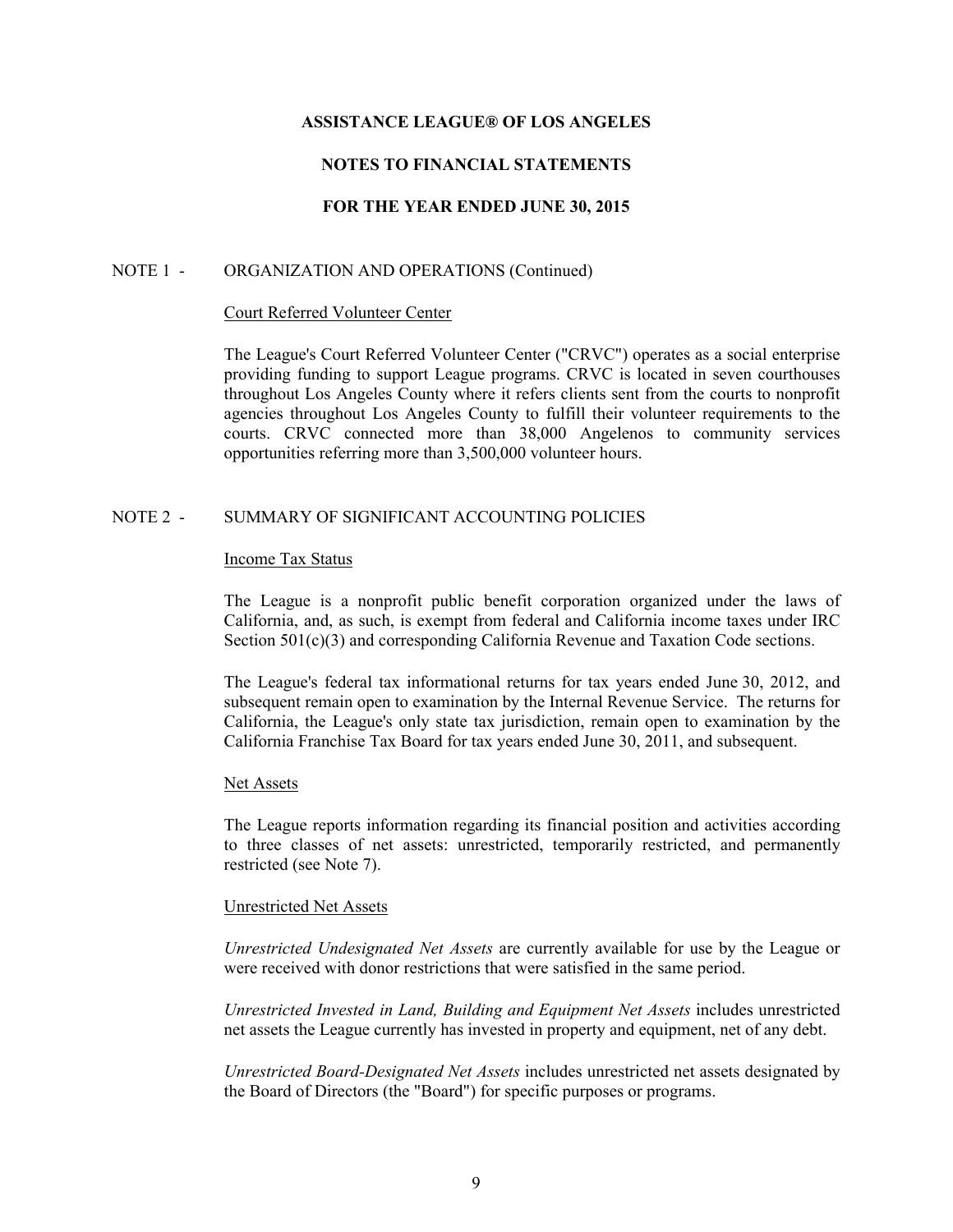# **NOTES TO FINANCIAL STATEMENTS**

# **FOR THE YEAR ENDED JUNE 30, 2015**

# NOTE 2 - SUMMARY OF SIGNIFICANT ACCOUNTING POLICIES (Continued)

#### Temporarily Restricted Net Assets

*Temporarily Restricted Net Assets* are restricted by donors for specific purposes, restricted for use in specific future periods, or subject to both a purpose and a time restriction. Restricted contributions received are classified as unrestricted if the restrictions are met within the same reporting period.

#### Permanently Restricted Net Assets

*Permanently Restricted Net Assets* are restricted by donors in perpetuity as endowments. Earnings from permanently restricted net assets are classified as temporarily restricted until they have been appropriated for expenditure.

#### Use of Estimates

Management uses estimates and assumptions in preparing financial statements. These estimates and assumptions affect the reported amounts of assets, liabilities, and disclosures of contingent assets and liabilities at the date of the financial statements and the reported amounts of revenue and expenses reported during the period. Actual results could differ from these estimates.

### Endowments

Net assets associated with endowment funds, including funds designated by the Board to function as endowments, are classified and reported based on the existence or absence of donor-imposed restrictions (see Note 6).

### Cash and Cash Equivalents

Cash equivalents consist of highly-liquid investments with original maturities of three months or less, except for certain money market account balances included in investments (see Note 3).

### Accounts Receivable

Accounts receivable are comprised of grants and contracts receivable from federal, state and local governments and current receivables from private funders and contributors. Management analyzes the collectability of these receivables and establishes an allowance for doubtful accounts when the receivable is deemed uncollectible. As of June 30, 2015, management believes 100% of accounts receivable is collectible, and thus there is no allowance for doubtful accounts.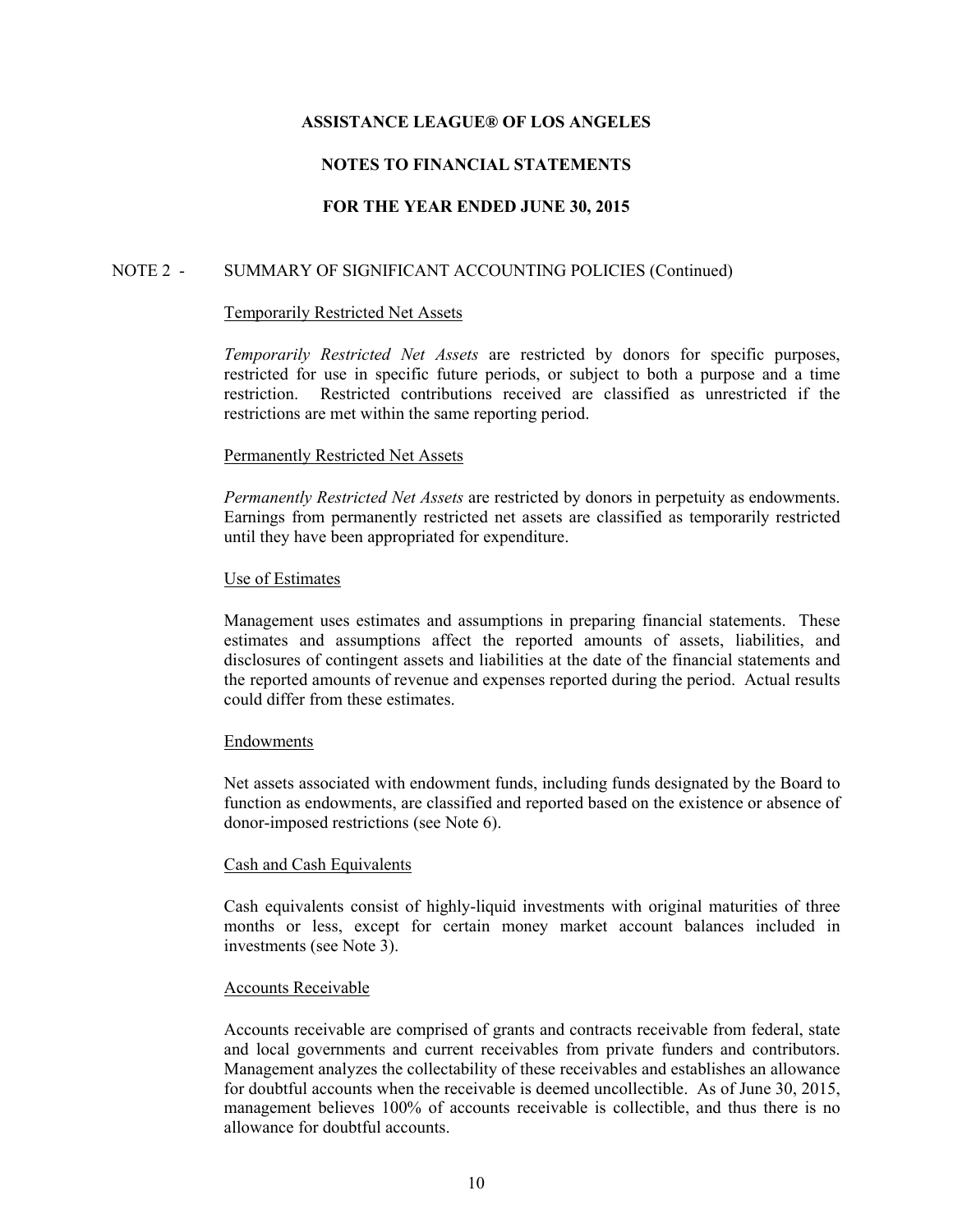# **NOTES TO FINANCIAL STATEMENTS**

# **FOR THE YEAR ENDED JUNE 30, 2015**

# NOTE 2 - SUMMARY OF SIGNIFICANT ACCOUNTING POLICIES (Continued)

#### Operating and Endowment Investments

Endowment investments are stated at fair value based on a hierarchy discussed in Note 3. Purchases and sales of securities are recorded on trade dates. Interest and dividend income and realized and unrealized gains and losses on investments are reported as increases or decreases to unrestricted net assets, unless the use is restricted by donor stipulations or law.

### Property and Equipment

Property and equipment used in the operations of the League are stated at cost or, if contributed, at the fair value at the date of contribution. Depreciation and amortization on both purchased and donated items are recorded using the straight-line method over the shorter of the estimated useful life of the related asset or the term of the lease for leasehold improvements as follows:

| Land improvements          | $15 - 20$ years |
|----------------------------|-----------------|
| Buildings and improvements | 40 years        |
| Furniture and fixtures     | $5 - 7$ years   |
| Office and other equipment | 5 years         |
| Vehicles                   | 5 years         |
| Computer equipment         | 3 years         |

Normal repairs and maintenance are expensed as incurred, whereas significant charges that materially increase values or extend useful lives are capitalized and depreciated over the estimated useful lives of the related assets.

#### Impairment of Long-Lived Assets

Management reviews each asset or asset group for impairment whenever events or circumstances indicate that the carrying value of an asset or asset group may not be recoverable, but at least annually. No impairment provision was recorded by the League during the year.

### Revenue Recognition

Contributions, including unconditional promises to give, are recognized when made. All contributions are available for unrestricted use unless restricted by the donor. Temporarily restricted contributions that are expended in the current year are reported as unrestricted. At its discretion, the Board may designate unrestricted contributions for specific purposes (see Note 7).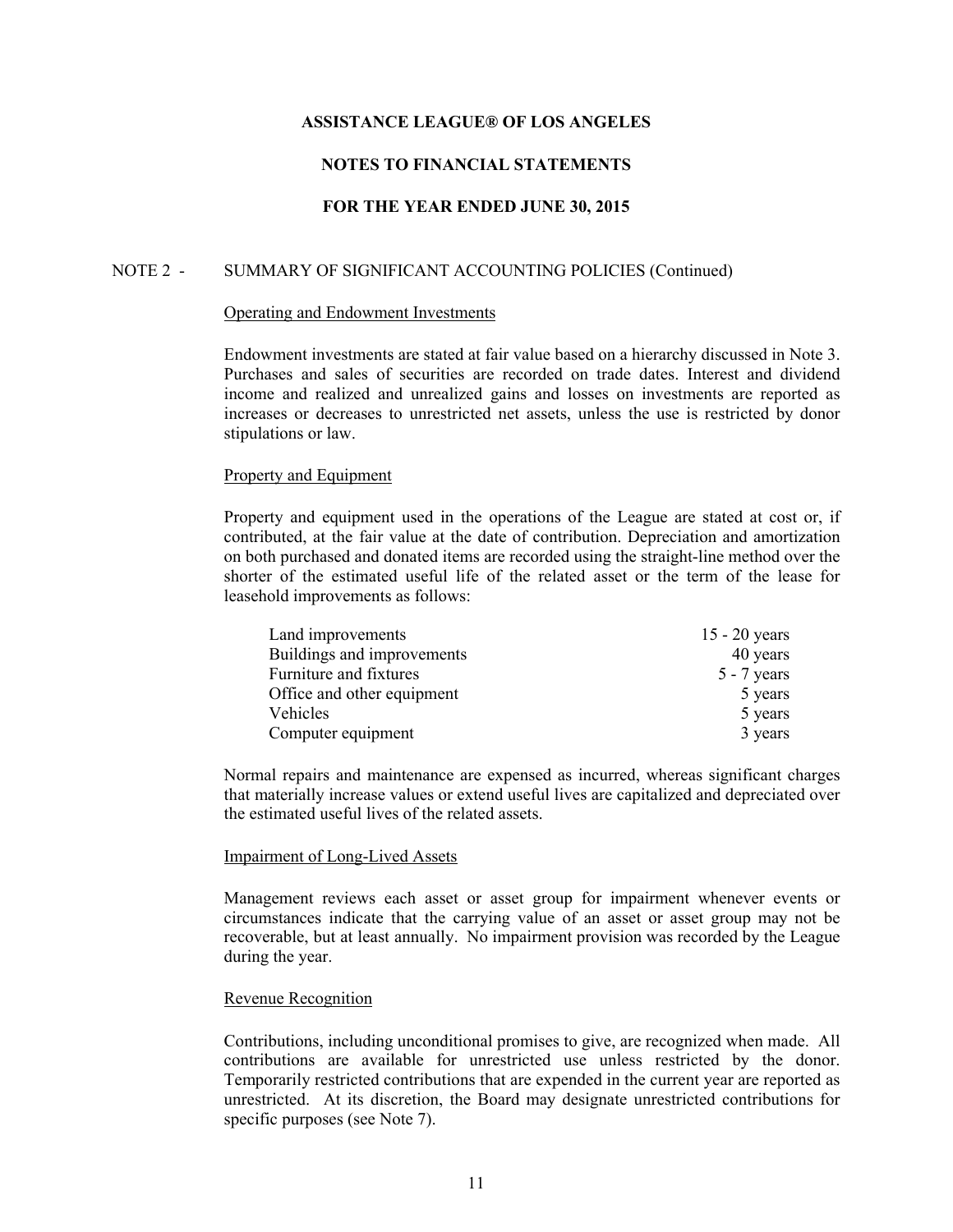# **NOTES TO FINANCIAL STATEMENTS**

# **FOR THE YEAR ENDED JUNE 30, 2015**

## NOTE 2 - SUMMARY OF SIGNIFICANT ACCOUNTING POLICIES (Continued)

#### Contributed Goods, Rent, and Services

The League receives contributions of goods, rent, and services. Contributed goods include supplies, meals, and equipment that are used in programs that serve children and families and are recorded at fair value when received. The League also receives free use of a building for its Children's Services (see Note 8). A substantial number of volunteers have donated significant amounts of time to the League's program and fundraising activities. The value of these donated services is not reflected in the financial statements as they do not meet the U.S. GAAP recognition criteria.

#### Functional Expenses

The League allocates its expenses on a functional basis among its various programs and support services. Expenses that can be identified with a specific program or support service are allocated directly according to their natural expenditure classification. Other expenses that are common to several functions are allocated based on estimated level of effort or estimated physical space attributed to programs, support, and fundraising.

For programs reimbursed by the federal government, the League charges overhead costs totaling 16.6% under a cost allocation plan approved by the U.S. Department of Health and Human Services.

### **Occupancy**

Occupancy includes expenses for security, utilities, trash and regular servicing for elevators, alarms, landscaping and other directly-paid costs for maintaining the buildings and property of the League. Additionally, rents and related costs to maintain facilities that are not owned by the League are included within occupancy expenses.

### Concentrations of Risk

Some of the League's cash balances exceed FDIC-insured limits. Investment balances are insured by the Securities Investor Protection Corporation ("SIPC"). Generally, the League's investment balances exceed SIPC-insured limits. The League has not experienced and does not anticipate any losses related to the cash and investments held in these accounts.

The League received funds from one government source which comprised 11% of total revenue during the year and 6% of accounts receivable at June 30, 2015.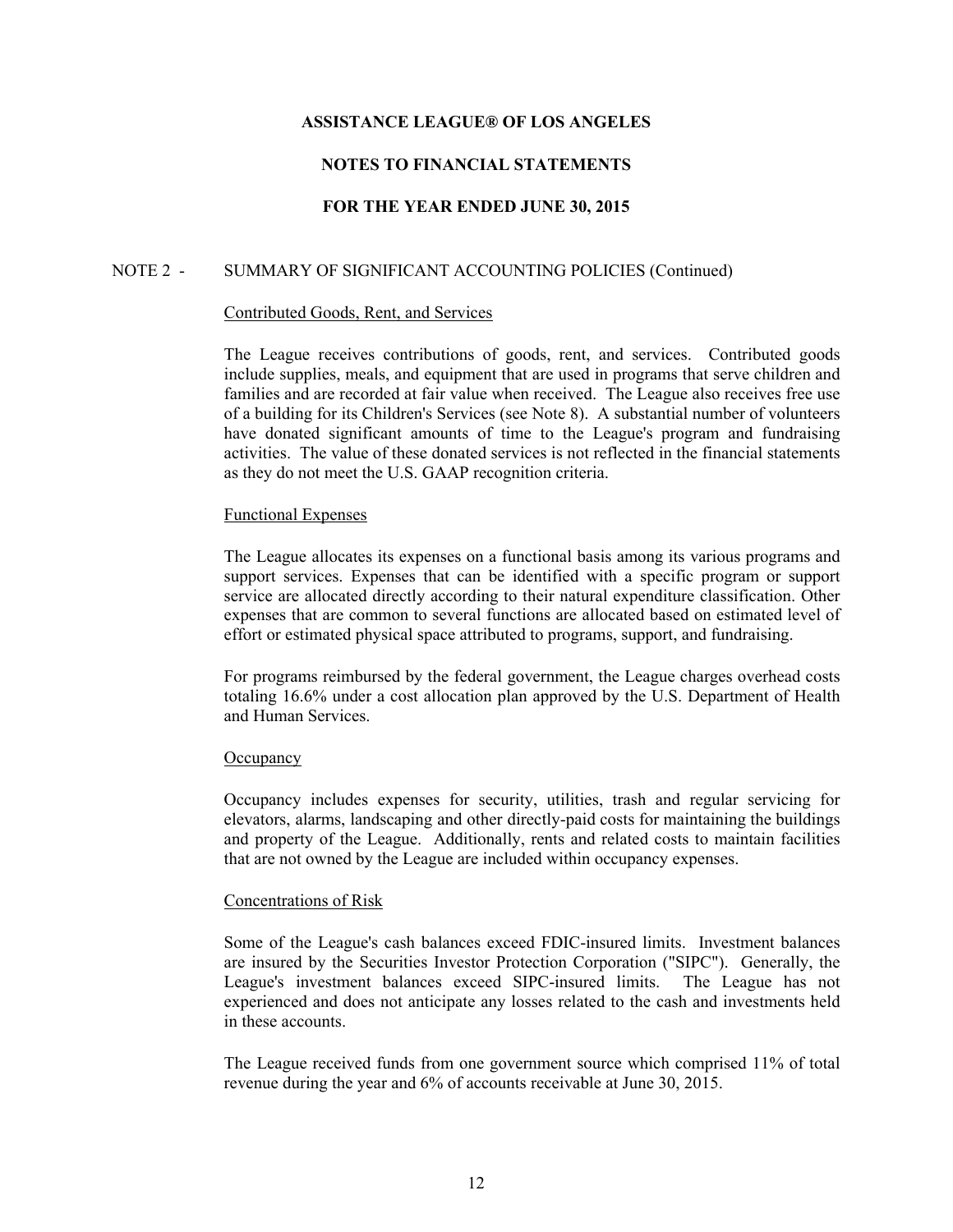# **NOTES TO FINANCIAL STATEMENTS**

# **FOR THE YEAR ENDED JUNE 30, 2015**

#### NOTE 2 - SUMMARY OF SIGNIFICANT ACCOUNTING POLICIES (Continued)

#### Subsequent Events

The League has evaluated events subsequent to June 30, 2015, to assess the need for potential recognition or disclosure in the financial statements. Such events were evaluated through November 30, 2015, the date the financial statements were available to be issued. Based upon this evaluation, it was determined no subsequent events occurred that require recognition or additional disclosure in the financial statements, except as disclosed in Note 4.

# NOTE 3 - INVESTMENTS

The League reports its operating and endowment investments at fair value among three categories of price inputs available. These categories of inputs are quoted prices in active markets for identical assets (Level 1); significant other observable inputs (Level 2); and significant unobservable inputs (Level 3, of which there were none at June 30, 2015).

Investments consist of the following:

|                       | Level 1     | Level 2 | Level 3 | Total       |
|-----------------------|-------------|---------|---------|-------------|
|                       |             |         |         |             |
| Mutual funds          | \$4,353,702 |         | $-$ \$  | \$4,353,702 |
| Equities              | 4,221,030   | -       |         | 4,221,030   |
| Corporate bonds       |             | 507,200 |         | 507,200     |
| Government securities | 209,690     | 33,918  |         | 243,608     |
| Money market accounts | 218,009     |         |         | 218,009     |
| Total                 | \$9,002,431 | 541,118 |         | \$9,543,549 |

Activity in the investments during the year was as follows:

| Balance, beginning of year                                         | 9,765,023        |
|--------------------------------------------------------------------|------------------|
| Proceeds from sales of investments                                 | (2,315,663)      |
| Purchases of investments and reinvestment of earnings, net of fees | 2,564,215        |
| Contributed investments                                            | 12,192           |
| Realized gains on sales of investments                             | 120,510          |
| Unrealized losses on investments                                   | (602, 728)       |
| Balance, end of year                                               | <u>9,543,549</u> |
|                                                                    |                  |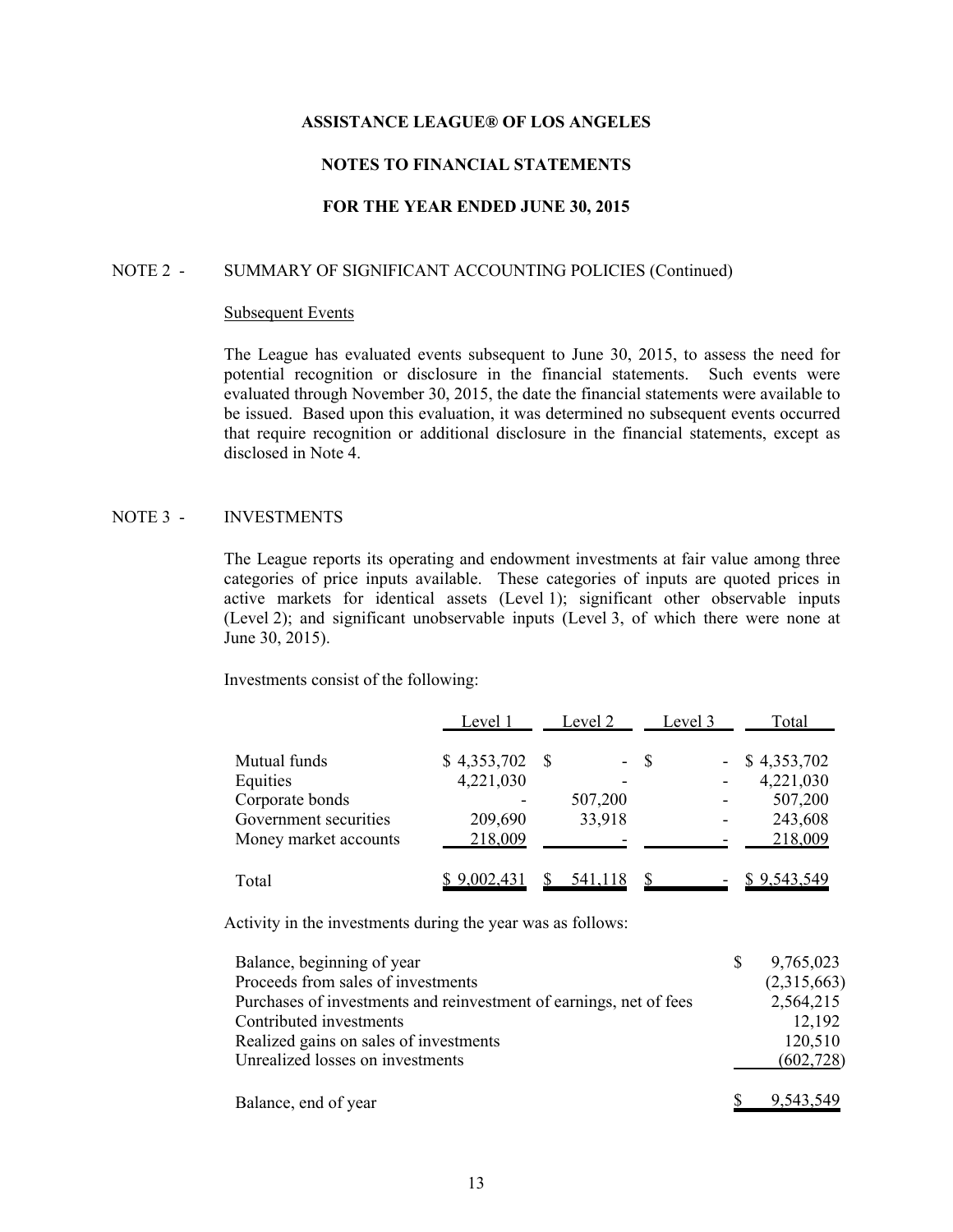# **NOTES TO FINANCIAL STATEMENTS**

# **FOR THE YEAR ENDED JUNE 30, 2015**

#### NOTE 3 - INVESTMENTS (Continued)

At June 30, 2015, investments are categorized as follows:

| Endowment (see Note 6)<br>Operating | 6,843,856<br>2,699,693 |
|-------------------------------------|------------------------|
|                                     | 9,543,549              |

### NOTE 4 - PROPERTY AND EQUIPMENT

Property and equipment consist of the following:

|                              | In Use           | Held-for-Sale | Total       |
|------------------------------|------------------|---------------|-------------|
| Land                         | \$<br>268,967 \$ | 126,592 \$    | 395,559     |
| Land improvements            |                  | 24,400        | 24,400      |
| Buildings and improvements   |                  | 1,381,913     | 1,381,913   |
| Leasehold improvements       | 434,444          | 108,852       | 543,296     |
| Furniture and fixtures       | 582,666          |               | 582,666     |
| Computer equipment           | 57,744           |               | 57,744      |
| Vehicles                     | 81,515           |               | 81,515      |
| Office and other equipment   | 52,120           | 22,353        | 74,473      |
| Website in progress          | 41,350           |               | 41,350      |
|                              | 1,518,806        | 1,664,110     | 3,182,916   |
| Accumulated depreciation and |                  |               |             |
| amortization                 | (832,919)        | (770, 757)    | (1,603,676) |
|                              | $685,887$ \$     | 893,353 \$    | 1,579,240   |

On June 30, 2015, the League sold its properties at 1360 and 1370 North St. Andrews Place and immediately granted and transferred \$10,600,000 of the proceeds to the affiliated organization Volunteer Los Angeles, dba Friends of the League Foundation (the "Foundation"). The Foundation was established for the exclusive benefit of the League. The Foundation funds will be invested and will be distributed annually to the League according to a spending plan and will be used to offset administrative costs so that League fundraising can directly benefit the services of the League. The Foundation funds will also be used to acquire a permanent chapter house in the future.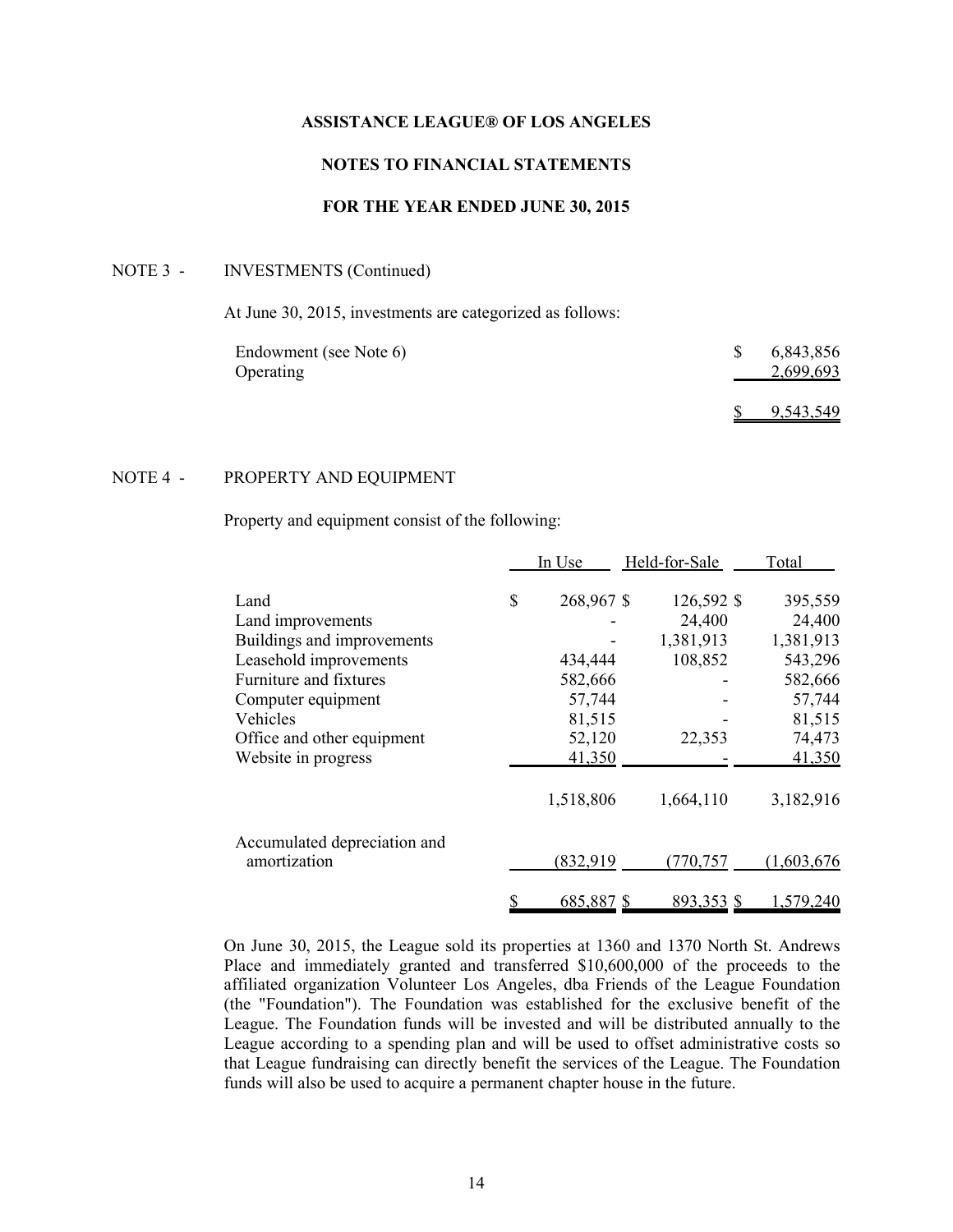# **NOTES TO FINANCIAL STATEMENTS**

# **FOR THE YEAR ENDED JUNE 30, 2015**

## NOTE 4 - PROPERTY AND EQUIPMENT (Continued)

The following is a summary of the resulting gain on sale recognized:

| Gross Sale Proceeds<br><b>Selling Expenses</b> | 11,450,000<br>(603, 422) |
|------------------------------------------------|--------------------------|
| Net Proceeds                                   | 10,846,578               |
| Cost Basis of Property and Equipment, net      | (5,081,679)              |
| Gain on Sale of Land and Buildings             | 5,764,899                |

On August 31, 2015, the League sold its properties at 1363-1367 St. Andrews, 1375 St. Andrews, 5620 De Longpre and 5607 Fernwood for gross proceeds of \$9,225,000. Accordingly, the net book value of these assets less the corresponding asset retirement obligation, as of June 30, 2015 (\$558,638), has been presented as property and equipment held-for-sale in the accompanying statement of financial position. The net proceeds from this sale were also granted to the Foundation.

Subsequent to this August 31, 2015, sale, the League continues to own the Fernwood parking lot and also has a 95-year lease on the Assistance League Playhouse. Management is currently in negotiations, subject to City of Los Angeles permits, to swap the parking lot for the Assistance League Playhouse.

### NOTE 5 - ASSET RETIREMENT OBLIGATION

The League has estimated the fair value of the cost to provide asbestos remediation to be \$334,715 as of June 30, 2015, and it is subtracted from net property and equipment heldfor-sale on the accompanying statement of financial position. There was no accretion expense during the year as this property is held-for-sale on the statement of financial position (see Note 4), and the remaining liability will reduce the gain on sale of the properties when sold (August 2015).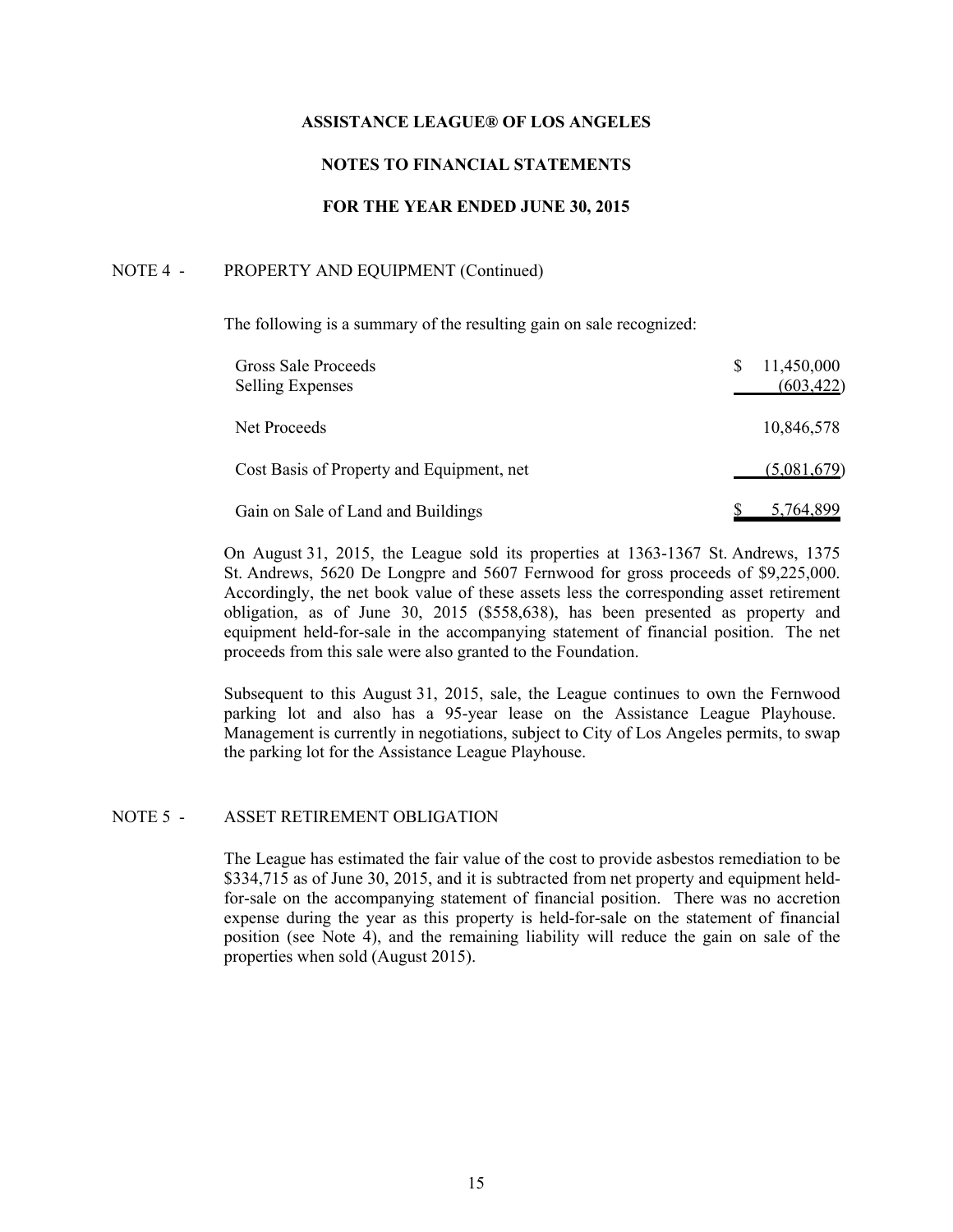## **NOTES TO FINANCIAL STATEMENTS**

# **FOR THE YEAR ENDED JUNE 30, 2015**

#### NOTE 6 - ENDOWMENTS

The League endowments and quasi-endowments consist of pooled funds established for the purposes as described below. The Board has interpreted the California Uniform Prudent Management of Institutional Funds Act ("Cal UPMIFA") as requiring the preservation of the fair value of donor-restricted endowment funds. Donor-restricted endowment funds not classified as permanently restricted are classified as temporarily restricted net assets until those amounts are appropriated for expenditure in a manner consistent with donor intentions and the standard of prudence prescribed by Cal UPMIFA.

In accordance with Cal UPMIFA, the League considers the following factors in making a determination to appropriate or accumulate donor-restricted endowment funds:

- (1) The duration and preservation of the fund
- (2) The purposes of the League and the donor-restricted endowment fund
- (3) General economic conditions
- (4) The possible effect of inflation and deflation
- (5) The expected total return from income and the appreciation of investments
- (6) Other resources of the League
- (7) The investment policies of the League.

## Return Objectives and Risk Parameters

The League has adopted investment and spending policies for endowment assets to provide for growth and income for its endowment assets. This is a balanced approach that seeks long-term growth in capital along with significant current income that will earn returns in excess of a passive set of market indices representative of the invested portfolio's asset allocation. Endowment assets include those assets of donor-restricted funds classified as permanently and temporarily restricted net assets as well as Boarddesignated funds. Under the investment policy, endowment assets are invested to return 6% on a compound annual return basis after the deduction of management fees and annualized over three five-year rolling time periods and a full market cycle. Actual returns in any given year may vary from this amount.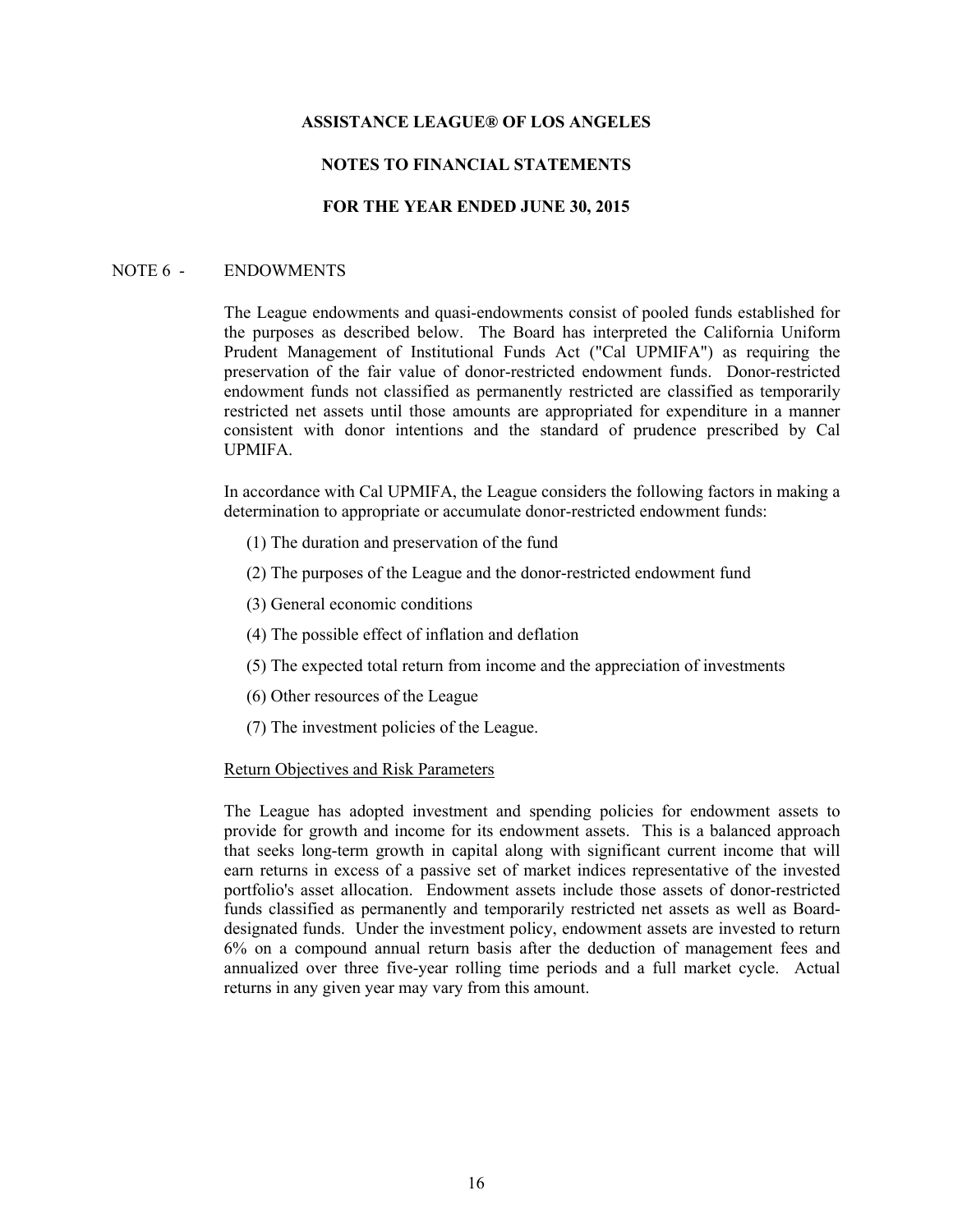# **NOTES TO FINANCIAL STATEMENTS**

# **FOR THE YEAR ENDED JUNE 30, 2015**

### NOTE 6 - ENDOWMENTS (Continued)

#### Strategies Employed for Achieving Objectives

To satisfy its long-term rate-of-return objectives, the League relies on diversification through asset allocation with the targets for invested assets as follows: equities 45%, fixed income 45%, and commodities and other investments 10%. Management, members of the Finance Committee, and the League investment advisors meet regularly to ensure the strategies and investment performance are appropriate for the League.

### Spending Policy and How Investment Objectives Relate to Spending Policy

The League's spending policy provides for a distribution of 3.6% annually, calculated over twelve trailing quarters. By special resolution, any amount of the Board-designated endowment may be withdrawn for any purpose consistent with the mission of the League, and any amount of temporarily restricted term endowments may be appropriated for expenditure in accordance with the donors' specific instructions. During the year ended June 30, 2015, \$179,558 was distributed from the unrestricted Board-designated endowment and \$86,857 from the temporarily restricted term endowment.

#### Endowment Net Asset Composition by Type of Fund

Endowment net assets are classified as follows:

|                               |    | Unrestricted<br>Donor-Restricted |          |                           |   |                           |              |  |
|-------------------------------|----|----------------------------------|----------|---------------------------|---|---------------------------|--------------|--|
|                               |    | Board-<br>Designated             |          | Temporarily<br>Restricted |   | Permanently<br>Restricted | Total        |  |
|                               |    |                                  |          |                           |   |                           |              |  |
| <b>Operation School Bell</b>  | \$ | 30,175                           | <b>S</b> | 435,076                   | S | 60,000                    | 525,251<br>S |  |
| Theatre for Children          |    |                                  |          | 750,209                   |   | 734,587                   | 1,484,796    |  |
| <b>Family Resource Center</b> |    |                                  |          | 25,429                    |   | 811,433                   | 836,862      |  |
| <b>Children's Services</b>    |    | ۰                                |          | 109,461                   |   | 549,628                   | 659,089      |  |
| <b>Senior Services</b>        |    |                                  |          | 19,134                    |   | 100,000                   | 119,134      |  |
| General Endowment             |    | 3,185,871                        |          | 5,411                     |   | 27,442                    | 3,218,724    |  |
|                               |    | \$ 3.216,046                     |          | 1.344.720                 |   | 2,283,090                 | \$6,843,856  |  |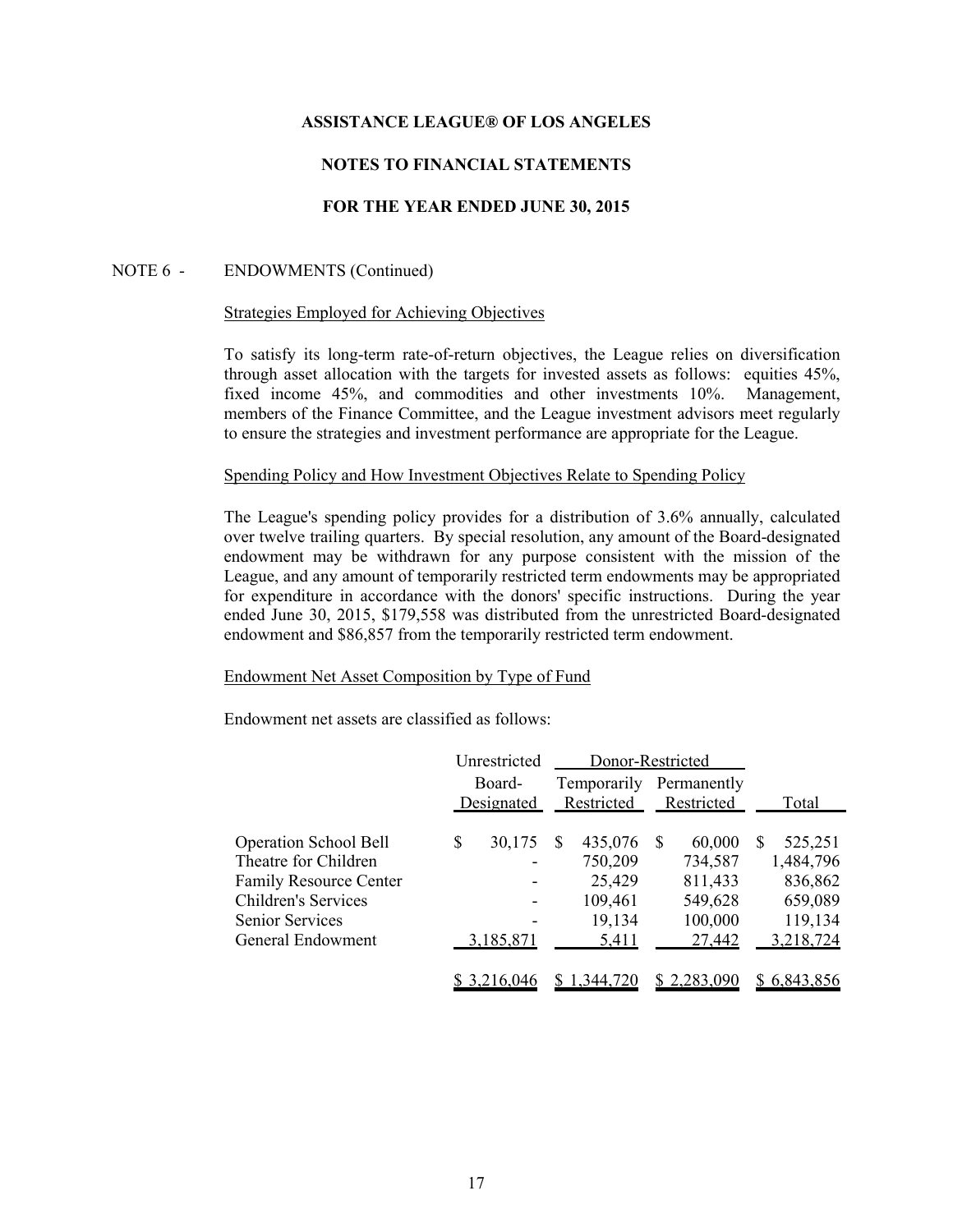# **NOTES TO FINANCIAL STATEMENTS**

# **FOR THE YEAR ENDED JUNE 30, 2015**

### NOTE 6 - ENDOWMENTS (Continued)

## Changes in Endowment Net Assets During the Year

Activity in the endowments during the year was as follows:

|                                                               | Unrestricted<br>Board-<br>Designated | Restricted                | Temporarily Permanently<br>Restricted | Total                |  |  |
|---------------------------------------------------------------|--------------------------------------|---------------------------|---------------------------------------|----------------------|--|--|
| Balance, June 30, 2014                                        | \$3,490,266                          | $$1,489,247$ $$2,283,090$ |                                       | \$7,262,603          |  |  |
| Contributions<br>Investment earnings, net<br>Appropriated for | 12,622<br>(107, 284)                 | (57,670)                  |                                       | 12,622<br>(164, 954) |  |  |
| expenditure and<br>distributed                                | (179, 558)                           | (86, 857)                 |                                       | (266, 415)           |  |  |
| Balance, June 30, 2015                                        | \$ 3,216,046                         | \$1,344,720               | \$2,283,090                           | \$6,843,856          |  |  |

### NOTE 7 - NET ASSETS

The League has net assets that fall into one of three categories - unrestricted, temporarily restricted, and permanently restricted. Unrestricted net assets may be designated by the Board for specific purposes, as described below. Temporarily restricted net assets have been designated by donors for specific purposes as described below. Permanently restricted net assets are detailed in Note 6.

### Unrestricted Board-Designated Net Assets

At June 30, 2015, unrestricted Board-designated net assets are as follows:

| Unrestricted Board-designated endowment (see Note 6) | \$<br>3,216,046 |
|------------------------------------------------------|-----------------|
| Theatre for Children                                 | 327,895         |
| Preschool Learning Center                            | 289,841         |
| Operation School Bell - inventory                    | 228,276         |
| Foster Children's Resource Center - inventory        | 49,097          |
| NOP Capital Improvements                             | 30,000          |
| Auxiliary carryover                                  | 54,140          |
|                                                      |                 |
|                                                      | 4, 195, 295     |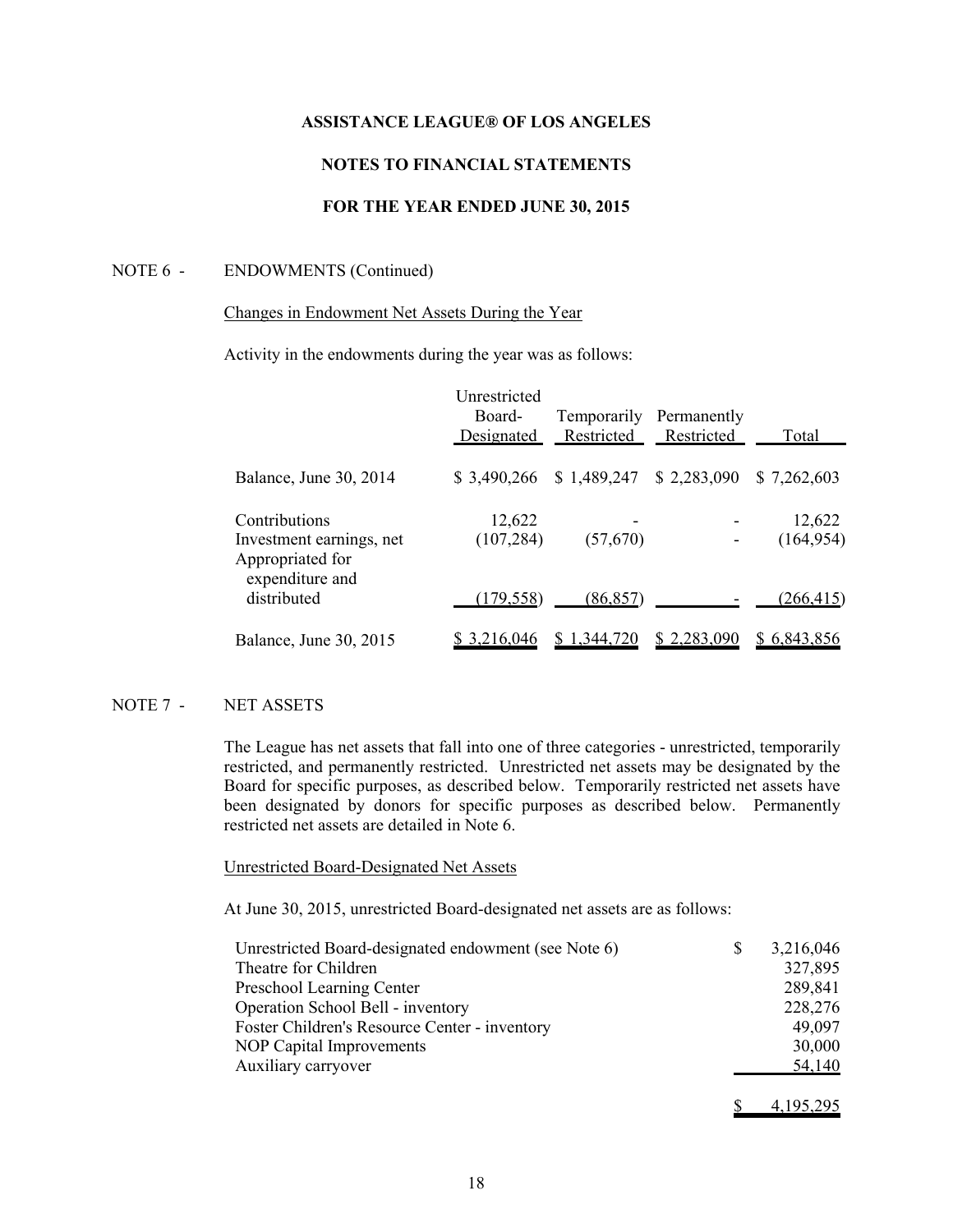# **NOTES TO FINANCIAL STATEMENTS**

# **FOR THE YEAR ENDED JUNE 30, 2015**

#### NOTE 7 - NET ASSETS (Continued)

### Temporarily Restricted Net Assets

Activity in temporarily restricted net assets during the year was as follows:

|                                              | Releases<br>Restrictions | Balance,<br>June 30,<br>2015 |             |
|----------------------------------------------|--------------------------|------------------------------|-------------|
|                                              |                          |                              |             |
| Donor-restricted term endowment (see Note 6) | S.                       | (86, 857)                    | \$1,344,720 |
| <b>Operation School Bell</b>                 |                          | (410, 158)                   | 541,791     |
| Theatre for Children                         |                          | (51, 054)                    | 23,870      |
| Foster Children's Resource Center            |                          | (38, 818)                    | 154,182     |
| Hollywood Children's Club                    |                          | (5,158)                      | 18,136      |
| Children's Services                          |                          | (49, 183)                    | 84,488      |
| NOP Capital Improvements                     |                          |                              | 28,000      |
| Bekins Grant - NOP Facility Repairs          |                          | (18, 135)                    | 48,309      |
|                                              |                          | (659, 363)                   | \$2,243,496 |

# NOTE 8 - CONTRIBUTED GOODS AND RENT

Contributed goods and rent during the year were as follows:

| Rent                      | 105,777 |
|---------------------------|---------|
| Assistance to individuals | 37,349  |
| Miscellaneous             | 2,059   |
|                           | 145.    |

## NOTE 9 - COMMITMENTS AND CONTINGENCIES

#### Retirement Plan

The League offers an IRC Section 401(k) plan (the "Plan") to its employees who are at least 21 years old and have completed six months and 500 hours of service. Plan participants are permitted to defer up to 20% of their compensation and the League will match 25% of the first 4% of contributions. Employer contributions vest after six years of service. For the year ended June 30, 2015, the League contributed \$6,153 as matching contributions.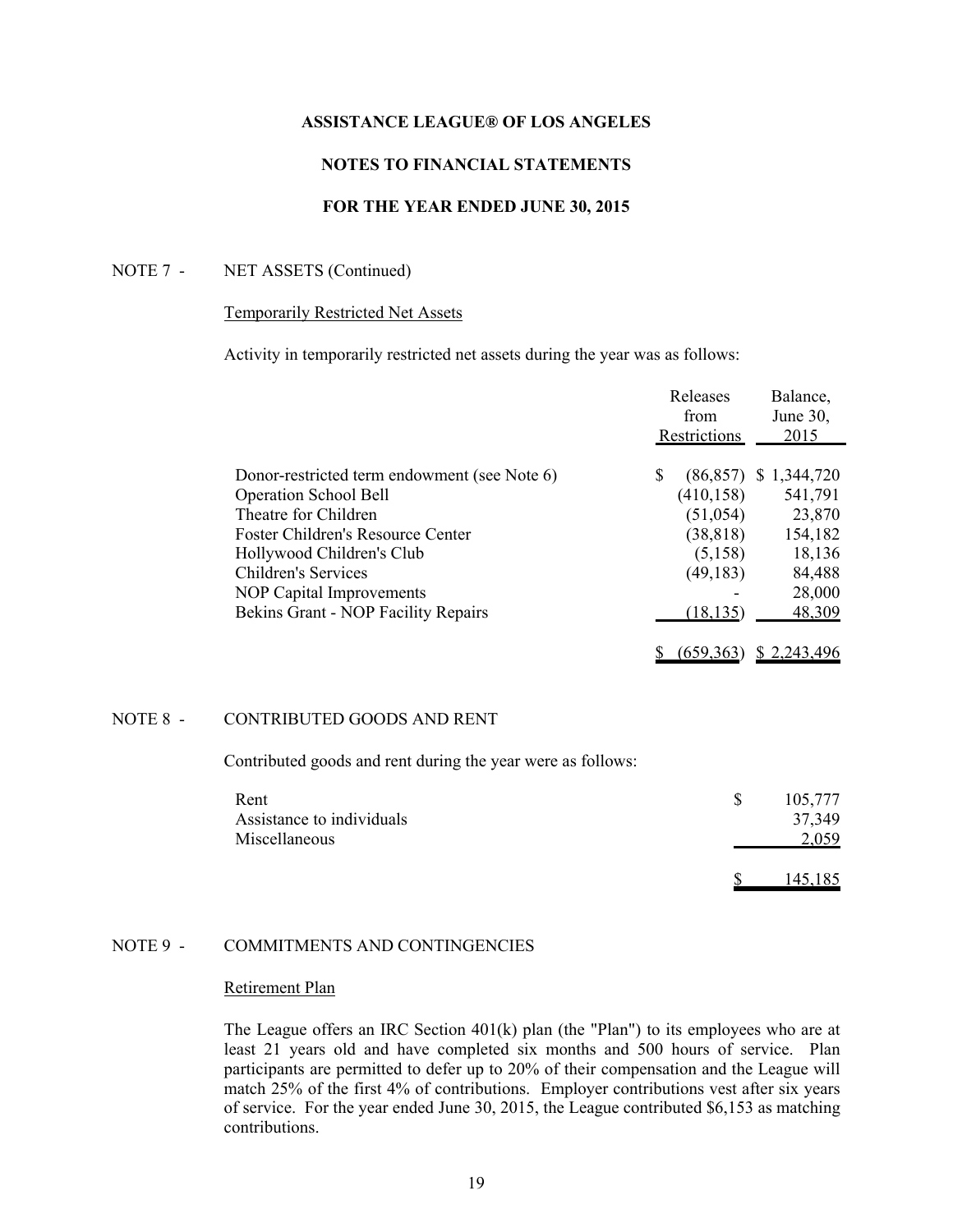# **NOTES TO FINANCIAL STATEMENTS**

# **FOR THE YEAR ENDED JUNE 30, 2015**

# NOTE 9 - COMMITMENTS AND CONTINGENCIES (Continued)

#### Operating Leases

Upon the sale of its properties at 1360 and 1370 North St. Andrews Place, described in Note 4, the League began a 3-year lease of its new headquarters through June 2018. In addition, the League leases certain equipment and other facilities under noncancellable operating leases expiring various dates through 2021.

The scheduled minimum lease payments under the lease terms are as follows:

| Year Ending June 30,                                | Facilities |                                        |    | Equipment                                           |    | Total                                                     |
|-----------------------------------------------------|------------|----------------------------------------|----|-----------------------------------------------------|----|-----------------------------------------------------------|
| 2016<br>2017<br>2018<br>2019<br>2020<br>Thereafter  | \$         | 266,532<br>271,123<br>274,562<br>9,351 | -S | 10,382<br>8,624<br>6,213<br>5,795<br>3,205<br>2,938 | -S | 276,914<br>279,747<br>280,775<br>15,146<br>3,205<br>2,938 |
|                                                     |            | 821,568                                |    | 37,157                                              |    | 858,725                                                   |
| Rent expense for the year under<br>operating leases |            | 40,423                                 |    | 9,980                                               |    | <u>50,403</u>                                             |

### **Litigation**

In the normal course of operations, the League is named as a defendant in lawsuits and is subject to periodic examinations by regulatory agencies, none of which is expected to have a materially adverse impact on the League.

#### Government Grants

Certain programs of the League receive funding and support from local, state or federal governments. Accordingly, these programs are subject to audit that could result in adjustments. Management believes that liabilities, if any, resulting from any such audits will not have a material effect on the financial statements.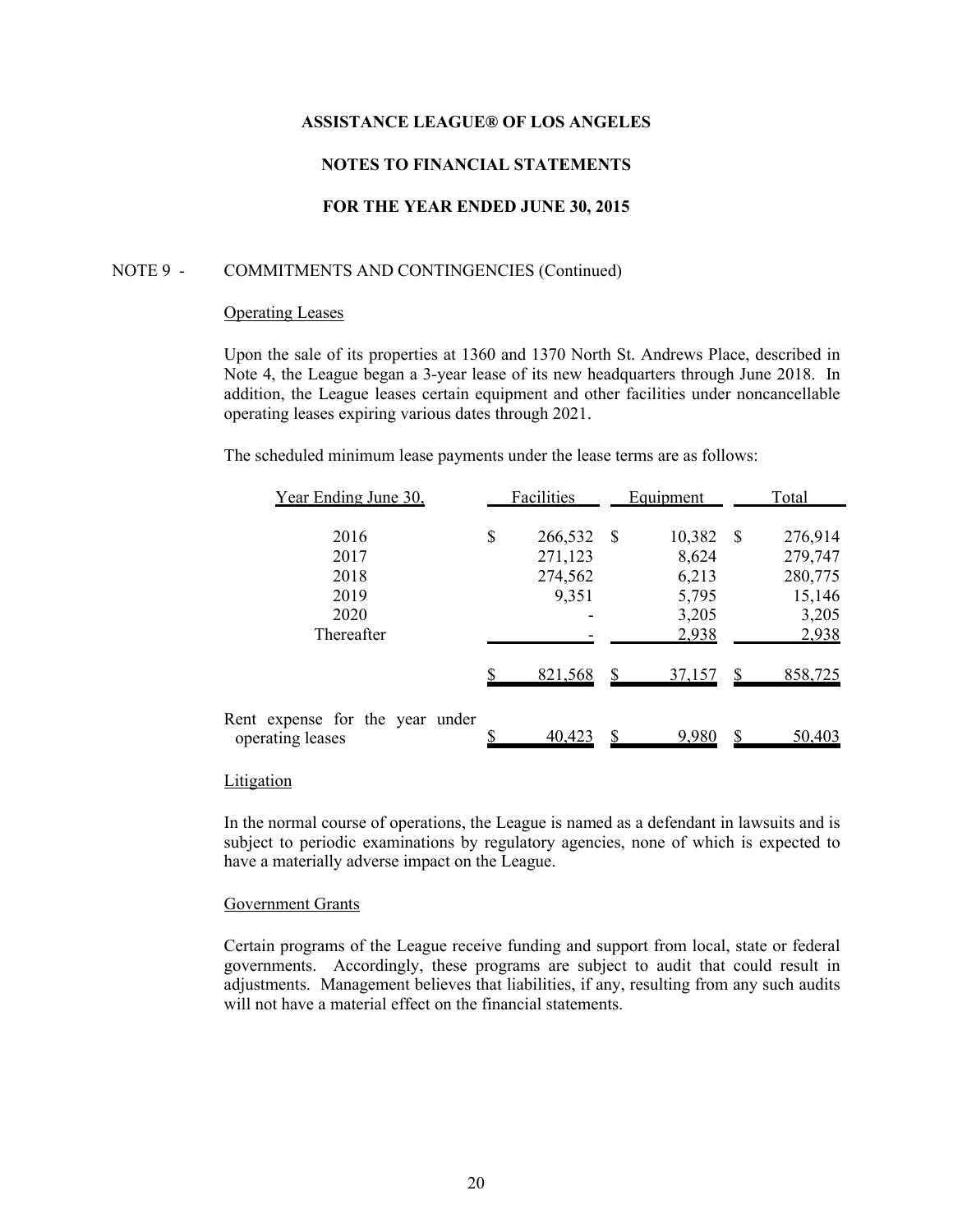# **NOTES TO FINANCIAL STATEMENTS**

# **FOR THE YEAR ENDED JUNE 30, 2015**

# NOTE 10 - FUNDRAISING INCOME

The chapter conducts various fundraising events and activities to help fund current operations. The revenue and related expenses from such events and activities for the years ending June 30, 2015, are as follows:

|                             | Revenue       |    | Cost of<br>Merchandise<br>Sold |               | Cost of Direct<br>Benefits to<br>Attendees |               | Other Costs |    | Net Revenue |  |
|-----------------------------|---------------|----|--------------------------------|---------------|--------------------------------------------|---------------|-------------|----|-------------|--|
| Operation School Bell A     |               |    |                                |               |                                            |               |             |    |             |  |
| Spring Affaire              | \$<br>117,032 | -S | 1,950                          | <sup>\$</sup> | 32,359                                     | <sup>\$</sup> | 1,375       | -S | 81,348      |  |
| Founders' Day               | 7,855         |    |                                |               | 3,624                                      |               | 656         |    | 3,575       |  |
| Mannequins Afternoon with   |               |    |                                |               |                                            |               |             |    |             |  |
| Eve                         | 110,904       |    |                                |               | 21,791                                     |               | 11,035      |    | 78,078      |  |
| College Alumnae Association |               |    |                                |               |                                            |               |             |    |             |  |
| Champagne Luncheon          | 19,094        |    |                                |               | 5,181                                      |               | 1,108       |    | 12,805      |  |
| Assisteens Catwalk for a    |               |    |                                |               |                                            |               |             |    |             |  |
| Cause                       | 27,584        |    |                                |               | 13,577                                     |               | 1,957       |    | 12,050      |  |
| Pre-School Auxiliary Polo   |               |    |                                |               |                                            |               |             |    |             |  |
| Day                         | 29,920        |    |                                |               | 12,042                                     |               | 1,631       |    | 16,247      |  |
|                             |               |    |                                |               |                                            |               |             |    |             |  |
|                             | 312,389       |    | 1,950                          |               | 88,574                                     |               | 17,762      |    | 204,103     |  |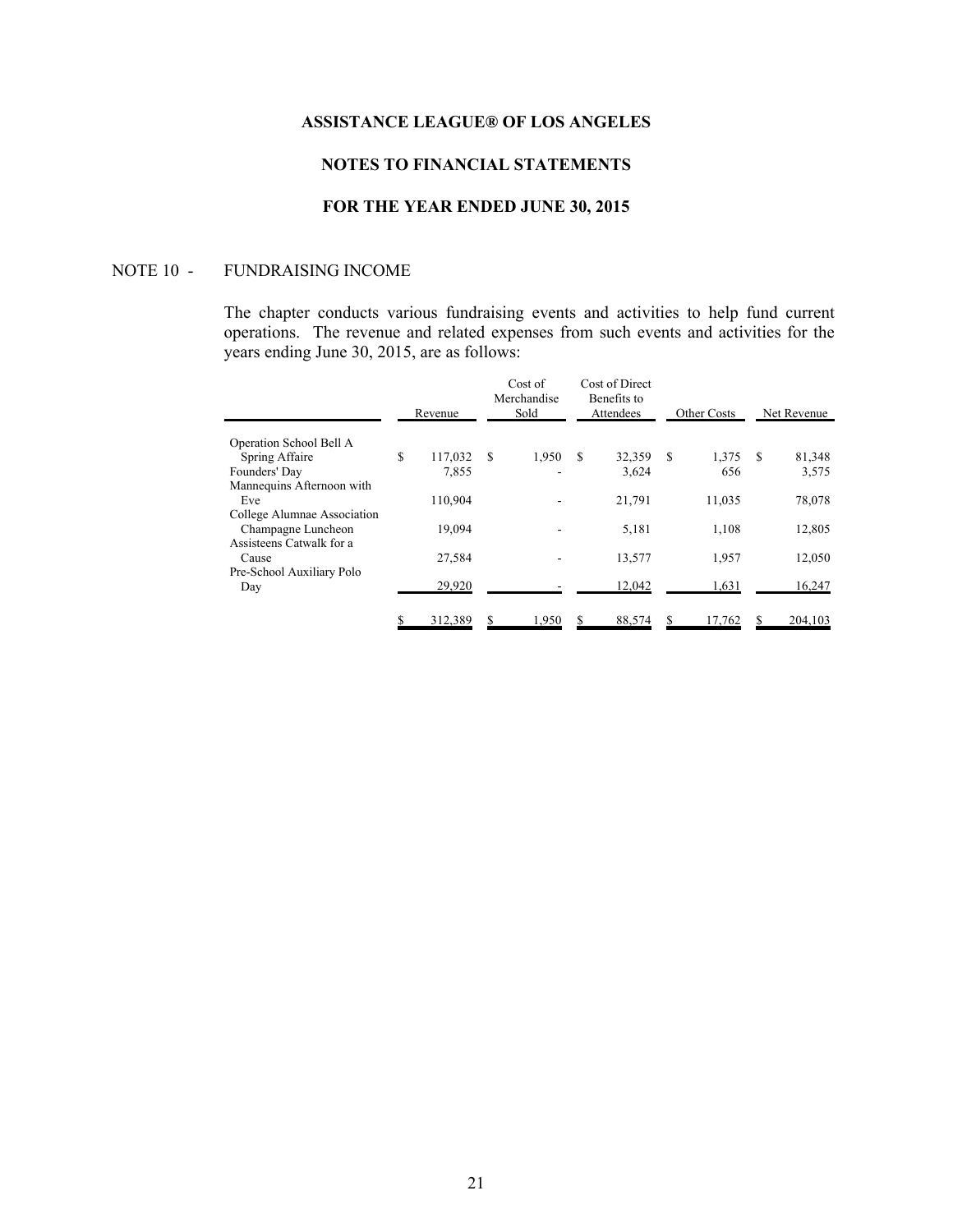



### INDEPENDENT AUDITORS' REPORT ON INTERNAL CONTROL OVER FINANCIAL REPORTING AND ON COMPLIANCE AND OTHER MATTERS BASED ON AN AUDIT OF FINANCIAL STATEMENTS PERFORMED IN ACCORDANCE WITH *GOVERNMENT AUDITING STANDARDS*

### To the Audit Committee **ASSISTANCE LEAGUE® OF LOS ANGELES** Los Angeles, California

We have audited, in accordance with U.S. GAAS and the standards applicable to financial audits contained in *Government Auditing Standards* issued by the Comptroller General of the U.S., the financial statements of Assistance League® of Los Angeles (the "League") (a nonprofit organization), which comprise the statement of financial position as of June 30, 2015, and the related statements of activities, functional expenses, and cash flows for the year then ended, and the related notes to financial statements, and have issued our report thereon dated November 30, 2015.

### **Internal Control Over Financial Reporting**

In planning and performing our audit of the financial statements, we considered the League's internal control over financial reporting (internal control) to determine the audit procedures that are appropriate in the circumstances for the purpose of expressing our opinion on the financial statements, but not for the purpose of expressing an opinion on the effectiveness of the League's internal control. Accordingly, we do not express an opinion on the effectiveness of the League's internal control.

A *deficiency in internal control* exists when the design or operation of a control does not allow management or employees, in the normal course of performing their assigned functions, to prevent, or detect and correct, misstatements on a timely basis. A *material weakness* is a deficiency, or a combination of deficiencies, in internal control, such that there is a reasonable possibility that a material misstatement of the entity's financial statements will not be prevented, or detected and corrected, on a timely basis. A *significant deficiency* is a deficiency, or a combination of deficiencies, in internal control that is less severe than a material weakness, yet important enough to merit attention by those charged with governance.

Our consideration of internal control was for the limited purpose described in the first paragraph of this section and was not designed to identify all deficiencies in internal control that might be material weaknesses or significant deficiencies. Given these limitations, during our audit we did not identify any deficiencies in internal control that we consider to be material weaknesses. However, material weaknesses may exist that have not been identified.

#### **Compliance and Other Matters**

As part of obtaining reasonable assurance about whether the League's financial statements are free from material misstatement, we performed tests of its compliance with certain provisions of laws, regulations, contracts, and grant agreements, noncompliance with which could have a direct and material effect on the determination of financial statement amounts. However, providing an opinion on compliance with those provisions was not an objective of our audit, and accordingly, we do not express such an opinion. The results of our tests disclosed no instances of noncompliance or other matters that are required to be reported under *Government Auditing Standards*.